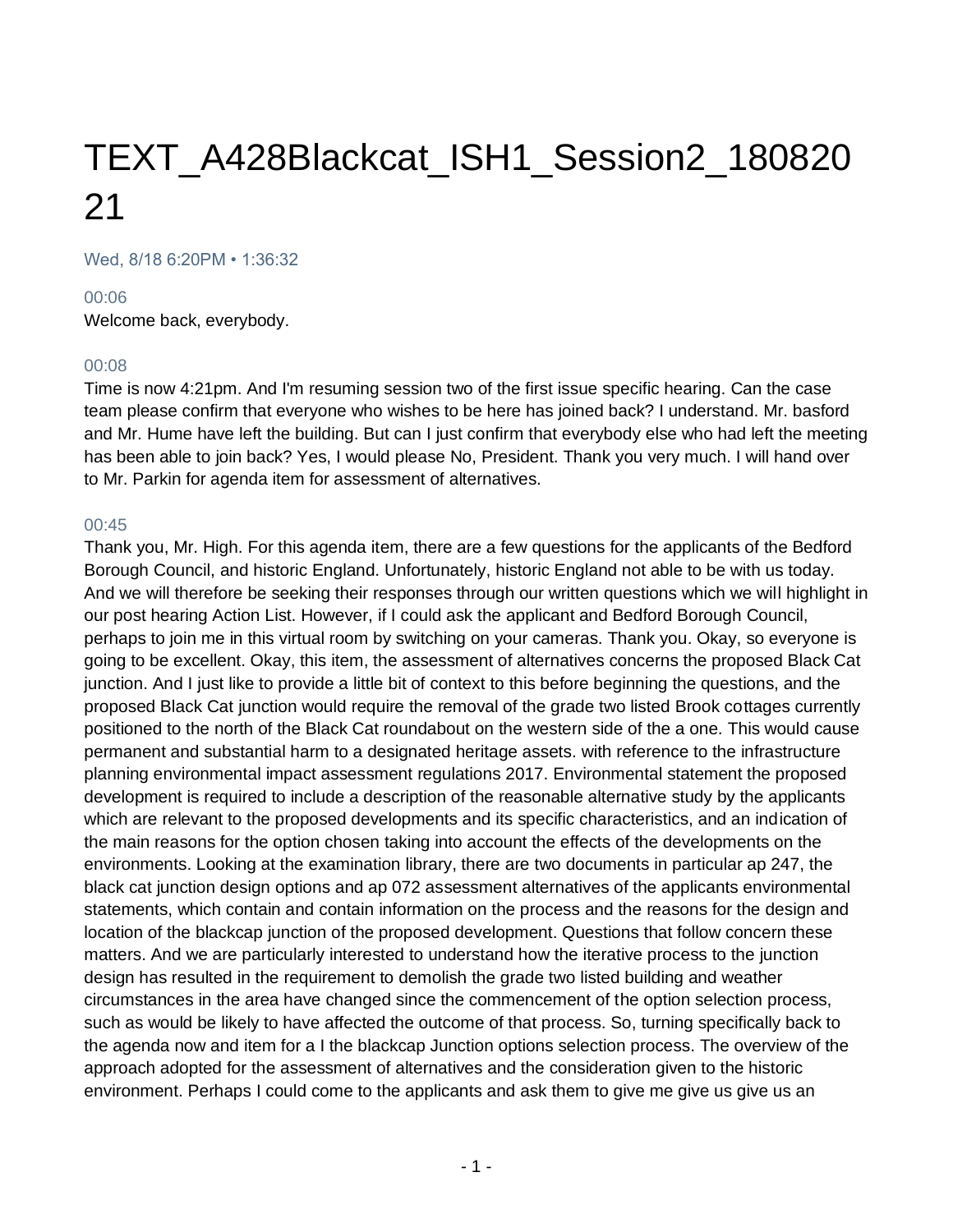overview of the approach adopted for the assessment of alternatives. We know for instance, that the protection of historic environment is not one of your scheme objectives. And we are particularly interested to know what consideration is given to the historic environment and the assessment of the alternatives. Perhaps if you could set out the approach to the entire scheme first in broad high level terms, and then we can subsequently delve into the black cat junctions specifically. Is that going to be used at it?

# 04:28

Sorry, yes, Scotland is for highways England. I lost Mr. I lost Mr. Daugherty to cover this and detail after making the broad summary points by way of overview of the assessment alternatives in a general sense. In short, the position is sort of that we've taken a thorough and comprehensive approach to option identification in line with our project control framework PCF, which you'll have seen reference to in the documentation and transports analysis, guidance, the approach as you recognize, etc In chapter three of the ies, document app 072 and the black cat junction design options report, app 247, which touches on the issue of heritage impacts, perhaps to give a general overview of the approach to alternatives I can ask Mr. Doherty to take you through the the overall process has been followed please.

# 05:33

Thank you, Mr. Lynas. Yes, Ted Daugherty representing the applicant. In terms of the high level assessment of the scheme. The development and assessment of the scheme, as Mr. Lyon has said was undertaken in accordance with the house England's project control framework that included PTF stage one option identification, PCF, stage two, option selection, and PCF. Stage three preliminary design. The details of the option identification and selection process undertaken are provided in chapter three, the environmental statement, that's the assessment of alternatives, that's app 72. A comprehensive identification assessment process through PCF stage one, identified initial options. In 2014, then there was an option develop development and shortlisting process currently taken between 2015 2016 and then where there was a combinated in a non statutory consultation in 2017, and then a preferred route announcement in 2019. Now in terms of the historic environment, this was a component of the option identification and selection process were with the environmental impacts being qualitatively qualitatively assessed against transport analysis guidance tag. However, this assessment was high level and due to the lack of detail. At that stage, it was not possible to analyze whether the options would impact book cottages, or could be amended to avoid book cottages event impacted. From a strategic perspective for offline jeweling, with great separation of the existing black hat roundabout, and great separation of the existing cash and debit junction was completely concluded to be the best performing option for a number of reasons including its fit with government policy, its impact on problems and issues affecting the existing port to eight. And it's greater likelihood of public acceptability. So in addition to the route assessment, a number of options for blackcat Junction were identified and considered, again, details of which are included in the environmental statement chapter three at 72. So the culmination of that assessment, which took account of a number of criteria include including environment safety, constructability, and accessibility, three offline options, which we refer to as the orange, pink and purple was identified as the best performing route options, as they would meet meet the majority of the scheme objectives, and would provide the most significant benefit with the lowest potential environmental impact. These resources are not yet and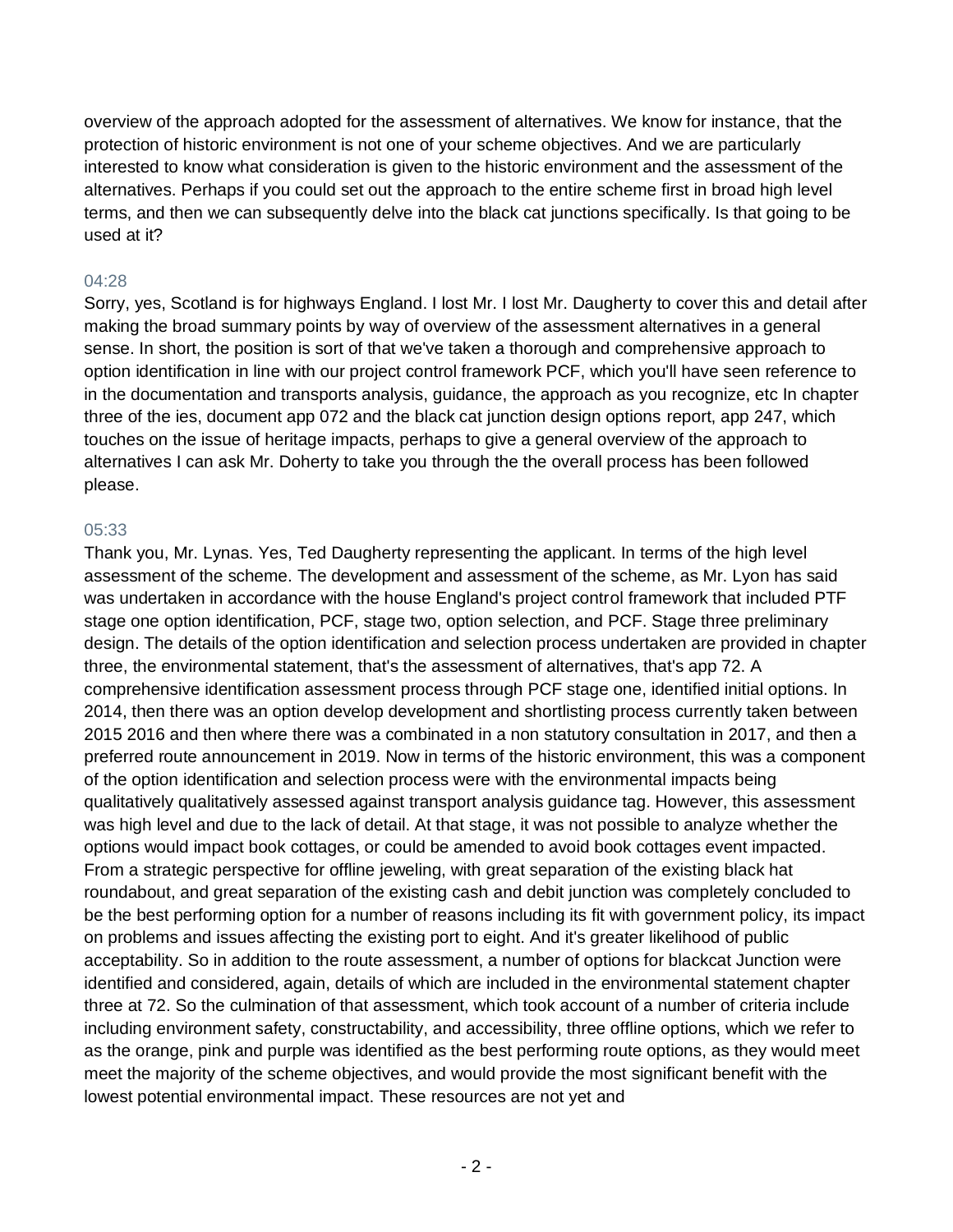# 08:36

we're talking here about the black cat junction design, not the other routes. Okay. Fine.

## 08:45

I think the key outcome from that assessment was the those three options, identified the tie in to the existing road network at the western end at the location of the existing blackcat Junction. So that resulted in the need for development of an assessment of improvements to the existing blackcat Junction, we were looking to provide a grade separated junction. And three options were determined as the preferred solutions that were taken forward through to statutory consultation, and they were referred to as options a, option B and option C. So between the non statutory consultation and the preferred route announcement, the orange option and option junction option C, were identified as the preferred options to be taken forward through to preliminary design. All three options that are identified as statutory, non statutory consultation, identified that there was fortune a there was is a likely impact on the setting of book cottages, and options B and C would have potentially impact and require the removal of book cottages. So we further undertook a review of those three options post statutory consultation in further detail. And we determined that all three options effectively resulted in the need for the demolition or would have impacted directly on and require the removal of book cottages. Following that assessment, we then did it and undertook an assessment to consider whether there was a junction option for black hair that would deliver the objectives of the scheme, but maintain blackout junction in place. That assessment culminated in the production of what we refer to as junction option C plus. And that is explained in more detail in the junction options design report. And that I think, clearly shows that the option C plus was a much more complex junction, it led to significant additional infrastructure, it was questionable whether it will achieve the scheme objectives, in particular, with regard to resilience, capacity and safety. And we basically determined prior to preferred route announcement that option C plus was unbeatable, based primarily primarily on the overall significant impact it had within the area and not meeting the required scheme objectives. I think it's probably I'll leave it there.

# 12:02

Thank you, that's helpful. Just just going going a step back from option C plus, which was the design option you looked at, to try and find something that would not result in the demolition of the cottages. And I understand what you've seen it I've seen from the application information, that the types of information that you've that you've considered enriching that, and obviously, that there was a public non statutory consultation that was undertaken. And you looked at the scheme objectives as well. And obviously, there were perhaps another a number of other factors as well. What I'm just interested in is these different factors and how and how you weighed these two, how you care, you considered these in deciding the proposed design and its location. You know, what was one aspect particularly important to you? Or why was that? Or was it just how did you approach it,

# 13:08

I think in terms of the location of the junction, without significantly increasing the scope of the scheme, the location of the existing blackcat Junction was determined that the most appropriate location for improvement that was based on in particular the, the interface between and intersection of both the a4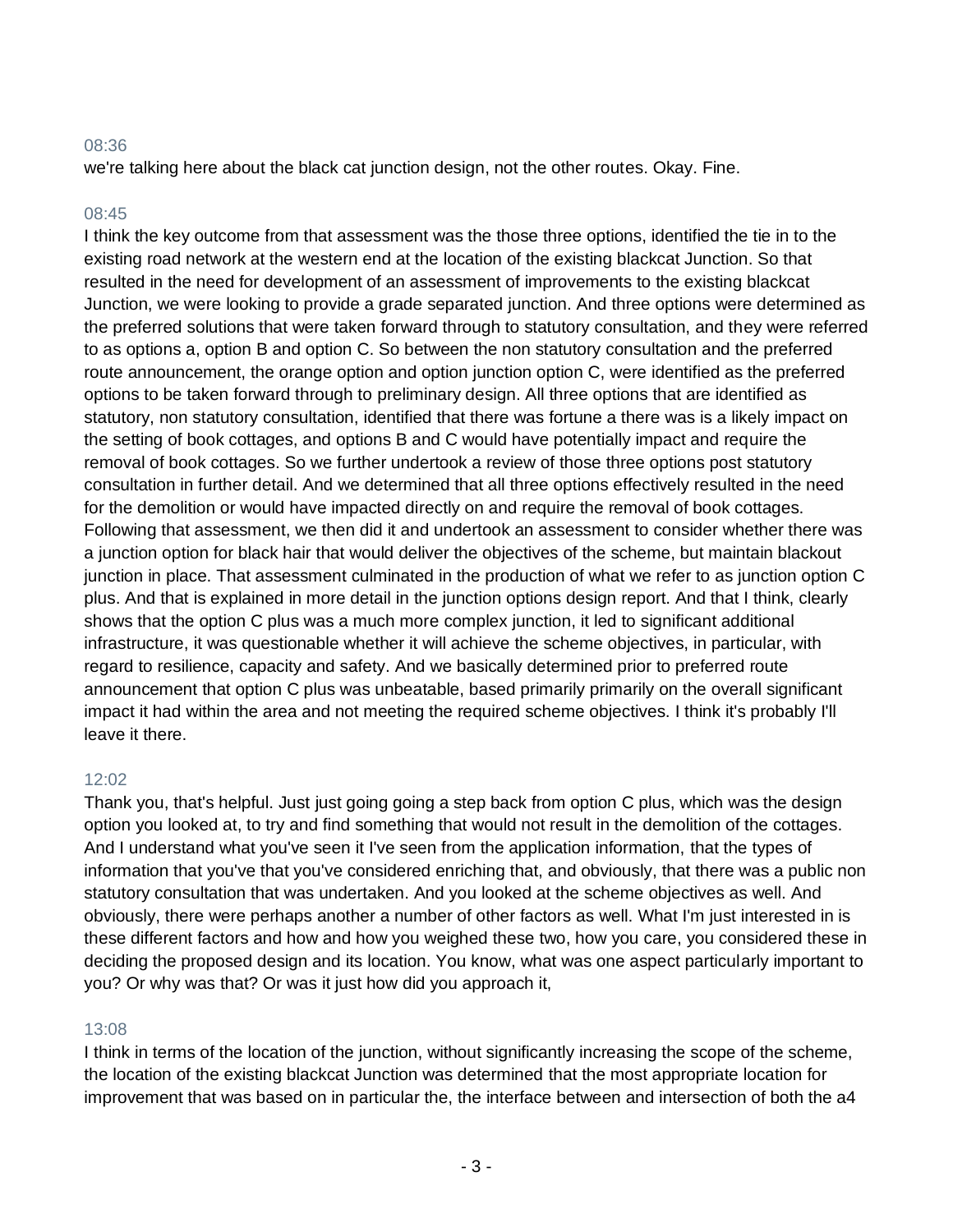to existing four to one and the eight one, so the primary objective of the scheme is to deliver free flow links for both of those for the new dual carriageway, and for the a one, there is little scope, certainly for the a four to one approach to the junction to significantly modify the alignment on that approach, in terms of the horizontal alignment, that would have negated the need for demolition of the book cottages that was our view. You also notice in your agenda, you raised the point about whether we considered relocating the junction to the further east to the east of the existing junction, and that was a consideration. And we we did look into that. But basically, we determined that by moving the junction to the east, there was a much greater impact on the existing floodplain of the river group gray tubes that would have resulted in the need for increased compensation, flood compensation and additional land take. There was associated issues with existing properties both North and South of the junction in particular. To the south is an existing residential property Green Acres, and to the north. There were some existing businesses and we were the opinion That the realignment of the a one to facilitate moving the junction to the east would have resulted in the demolition of those those those premises. In addition to that, further realignment North would have impacted the properties on Great North Road. So there was like a compound impact of that adjustment. There was also there's a high pressure gas made located to the south of blackhat. junction. It's it's a fundamental service, the consequences of impacting that so that main are significant and it was a constraint in terms of developing the design added to the problem realignment, that the a one potentially would have introduced a further crossing of the a one south towards the bends. So as associated further impacts on flooding and compensation of the river gray twos ditional, lanti, it's, you know, that just the compound effects were quite significant. And I would say our determination was that the location of the existing peppered blackhat Junction was the most appropriate location.

# 16:19

That is helpful. Just in terms of some of the points you raise there, you talked about its potential moving the junction to the east will affect the floodplain of the river, great news. With comp and compensation works, that the landscape would be met was mentioned existing properties. You talked about residential and business properties. And the high pressure gas main, which is to the south of the blackout junction does, it does that. What I'm trying to understand is where this is, you know, for the benefit of people in the room. Well, this sort of information in this process, which is explained in the in the documentation that you submitted with the application.

# 17:02

I think in the in the main in terms of the assessment of blackcat Junction, we'll be looking at the black cat junction options. I think in terms of the story, just repeat that I hadn't been quite flexible. So that's the black cat junctions design options report at 247. I would suggest that we maybe should provide more detail on the provide a reference to that. That's within the document with specific reference to move into the east. Yeah, can I sorry. Just to clarify, I think we should provide further detail on our assessment of moving the junction to the east. I don't think that that's probably that needs more detail going forward, which I'm more than happy to produce.

# 17:56

I think that would be really helpful if you could just perhaps go over some of the points that you've made today and come up with a narrative as to as to how you how you considered that that option, and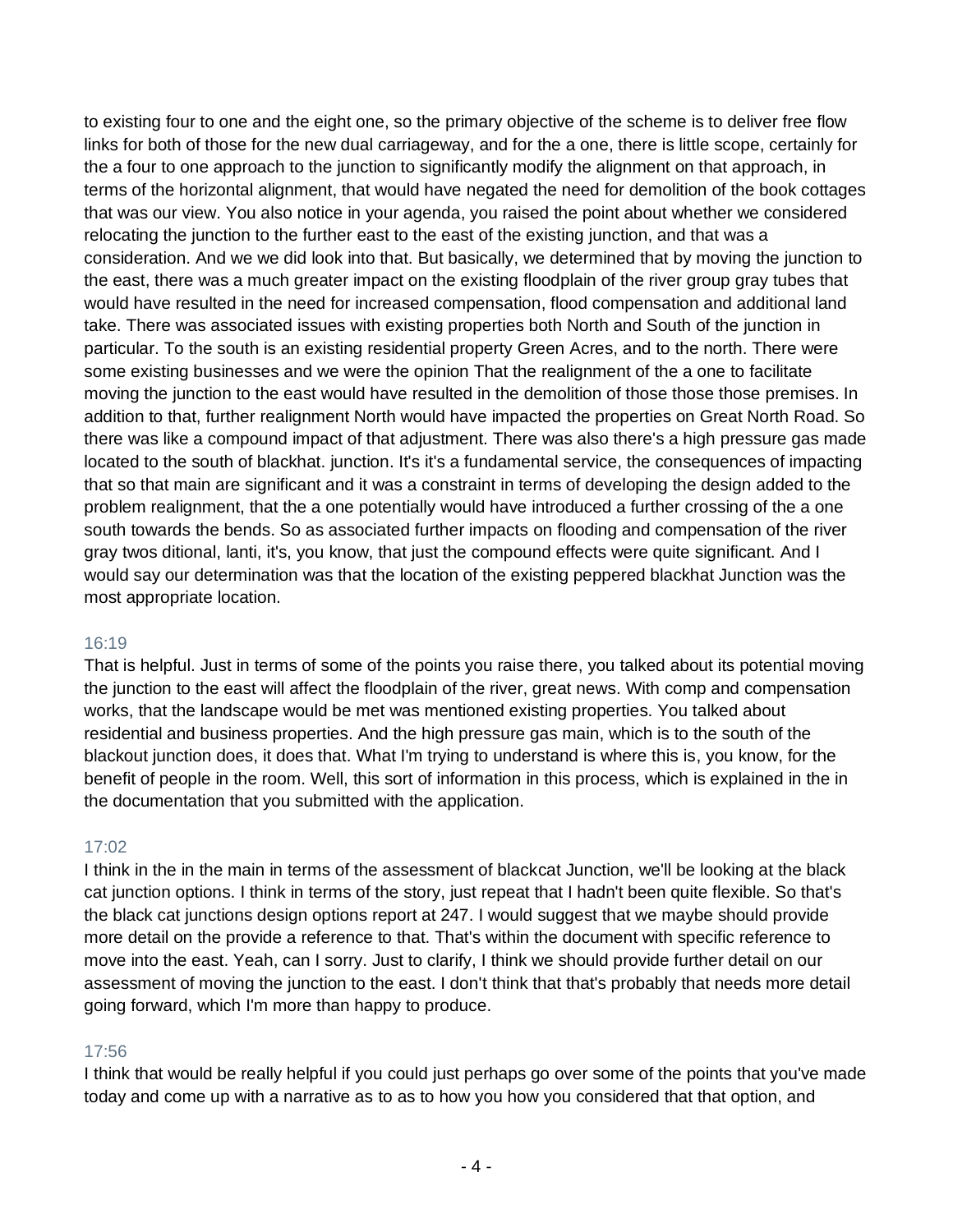reached the conclusion that you did, and including how you you weighed at different elements of the scheme in terms of costs and benefits. I think that'd be very helpful. Thank you. Sorry, I interrupted you there. Mr. Daugherty, Mr. Lyons to see you. You've you'd like to speak. Sorry.

# 18:34

Thanks for Scott Lyons for housing, just confirm we will. We will do that. And we will weave in references to the existing documentation. So you can you can see the Florida narrative. That'd be very helpful. Thank

# 18:45

you. When would that be submitted? Would that be by deadline? One? I think we will endeavour to, to deliver by deadline one.

# 19:03

Yeah. And I can I just clarify that this is it is more aligned to the relocation of the junction to the ease. In my view, the the assessment of the Black Cat junctions is covered within the black cat junctions options report. 247.

# 19:20

Yeah, it's the reasonable alternatives that we're looking at, and whether this move in the trench into these was a reasonable alternative.

## 19:28

Yeah, that's fine. Mr. Parkman. Could I just just to provide clarification on that? I think that there's several points and you've you've already said this, Mr. parkins. I've just I'm just reiterating a point that you've made. There several points that Mr. dority made, which were very helpful. We'd set out almost a list of criteria, or considerations that have that you've taken into account in your assessment of alternatives. And that provided that very helpful. Um, how should I refer to it almost like a almost a checklist of assessment points. And I think that is what in one place would be very helpful to what we're looking for really is, of course, that narrative that both Mr. Park and Mr. Lynas have referred to but, but also a summary. And so, you know, I would, I would reinforce that, that submitted a deadline one, alongside responses to some of the to the written questions related to this matter would be very helpful to set the scene to for some of the responses that come up at in response to written questions.

# 20:46

Okay. Thank you. Thank you. So is there anything, anything further that you, the applicant would like to say with regard to, to this, this this matter? I mean, there are other aspects of it in the agenda, we may come back into the journey again. But at this stage I You Are you satisfied you you've put over what you need to at this stage?

# $21:14$

As got large posing? And yes, for No, sir. Thank you.

# 21:18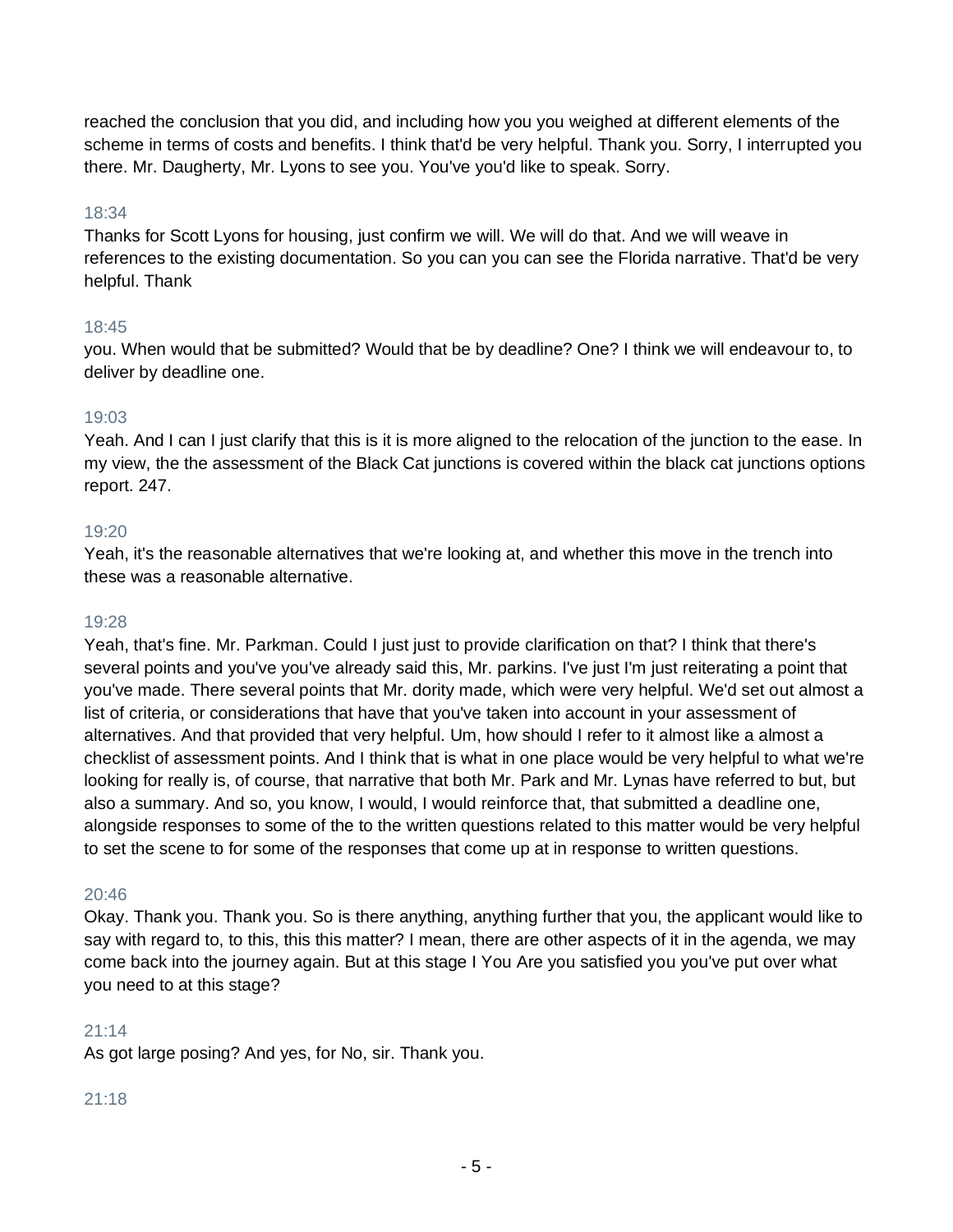Thank you very much. At this stage, I was hoping to get the views of historic England and Bedford Borough Council. However, as I say, we mentioned previously talking to Linda unable to be here today, and so perhaps have a concern to Bedford Borough Council, just to get their views on perhaps what we've been discussing, and what Mr. Doherty has been describing, and how and how you what your, what your comments are on the applicants approach to this matter, such as in terms of consultation and the iterative design development process to date. Thank you. Thank you. So I've got two experts that can hopefully help. They're Melanie McLeod from a highways point of view in terms of the highway routing options. And then specifically, I'd like Jacques to talk who is our expert on the listed buildings, on the impacts on book cottages and where we are with that. So perhaps if Melanie can first of all cover the routing options from our point of view, and then I'll let jack take over from there.

# 22:24

Thank you, Alice. Oh, sorry. Thank you, Elsa. Bedford Berra supported the the orange route and and junction options See, from a strategic transport point of view as the best option for for achieving the strategic aims really. We didn't take a specific view at preferred route announcement and non state consultation stages on the environmental impacts because they were it we were really choosing a strategic route that met the the the aspirations of the of the the whole area, not just Bedford borough. So I'd really, rather pass that on to to my colleagues in in heritage.

# 23:22

Thank you. And just just before you pass that on, obviously, the environmental impact assessment process looks at reasonable alternatives. Are you saying that the Bedford didn't really look at look at the aspects of it when you were considering it when you made your decision to support it? Is that is that what we've been saying? Or I'm

# 23:48

sorry to be unclear. We, we we supported the orange route or not. And junction options see on the basis of what was put before us and didn't suggest any alternatives at that stage.

## 24:04

for clarification, so this is going back several years into discussion we're not talking about during the current application process. I appreciate Armstrong Thank you. So, Mr. Watkins.

# 24:20

Good afternoon, sir. Thank you. So from my perspective, from a heritage perspective, the the, as Mr. Dotty has said, the junction design options, obviously, A, B and C all resulted in the demolition of the listed building. And so from that perspective, I suppose the impact on the listed building would be the same. I don't have so the the nonstatutory process consultation process predates my time at the Council and so I don't have a record of any consultation with the council from a heritage perspective in terms of moving the roundabout or the junction to The East Side can't really give you any steer on that, and perhaps the applicant can. But from our perspective, what we've done over the last few years and since I've been involved is alongside historic England look looked at ways in which we could mitigate or reduce the impacts on the heritage asset in other ways, primarily through relocation of the building. And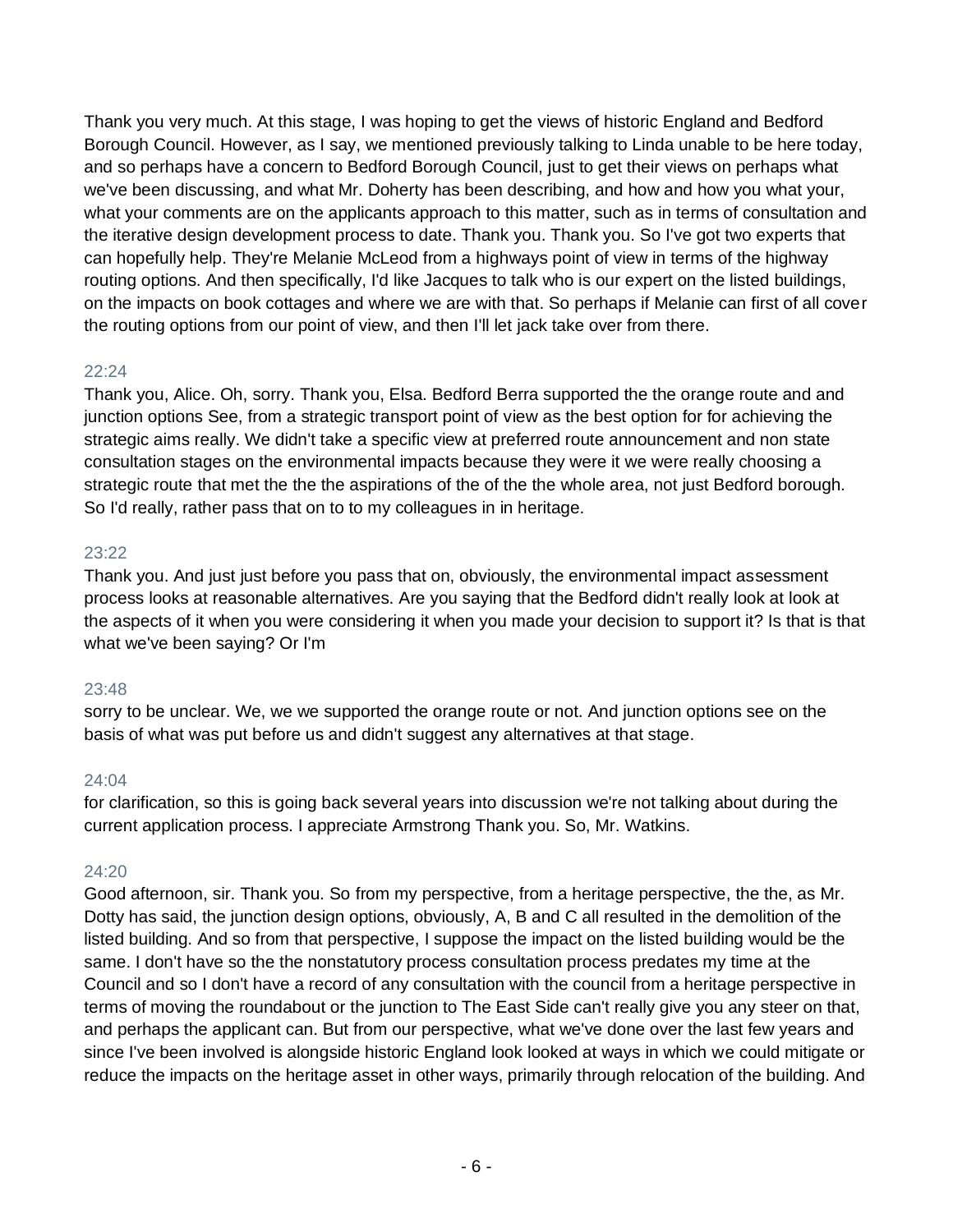so if I think we're going to come on to broadcast at a later point in the agenda, and if there's anything you want from me at this stage, please let me know. But yeah,

# 25:36

thank you, Mr. Watkins. That's helpful. Just just to sort of play this back to you from again, from from what what you and McLeod have said Bedford Borough Council decided to support orange See, option on the basis of its the benefits that it would provide for strategic highway purposes. But you didn't really have a great deal of information to consider in terms of the environmental impacts of it. So you made that decision without without considering environmental impact. Is that Is that a fair summation of what you say?

# 26:17

Yes, well, so it's difficult to say, again, I wasn't involved in preliminary meetings, if there were any. What I've done is dealt with it really from the start to the point in which we were presented option C as the the only alternative. We were working on this under the assumption that the building would be demolished in any case. So I can't really say that we've agreed from a heritage perspective previously, in principle to its demolition, there may be as you suggest, alternatives, by locating the junction in a different way, which would retain it in place, but I wasn't involved in those conversations at that time. If they indeed took place. And again, I'd refer back to the applicant if they can provide that that'd be helpful.

# 27:08

Yes, I think it's going to be interesting to see what the applicant can provide in this regard. In terms of that, I just wanted to try and make make clear what I understood what benefits council position was not not necessarily just from a heritage perspective, but as a as a local authority within which the listed building is situated. And so thank you for thank you for thank you for those contributions. Is there anything anything further you wish to add to in relation to this? Are you both satisfied in terms of what you said? Let's start.

# 27:51

I'm quite happy at this stage. Sir. I believe we will come to further issues with Brock kotzias. As we push on,

# 27:57

yeah. Okay, thank you. And, Mr. Linus? Is there anything you'd like to say? In response to the local authority?

# 28:08

Scott liners for highways England? Not specifically, sir. No, thank you. But as far as the broad question of the considerations, including heritage that were taken into account, as far as junction appraisal concerned, just by way of example, table 3.2. And the alternatives, chapter two, the DS, lists, factors that were taken into account when assessing options a to say, including cultural heritage and other matters, such as air quality, and so on. We anticipate that when we answer a deadline, one in the forum, it's been suggested, as I say, we will refer to that as part of the wider narrative that Mr. Doherty has mentioned. But just to confirm that certainly historic environment was considered as the options as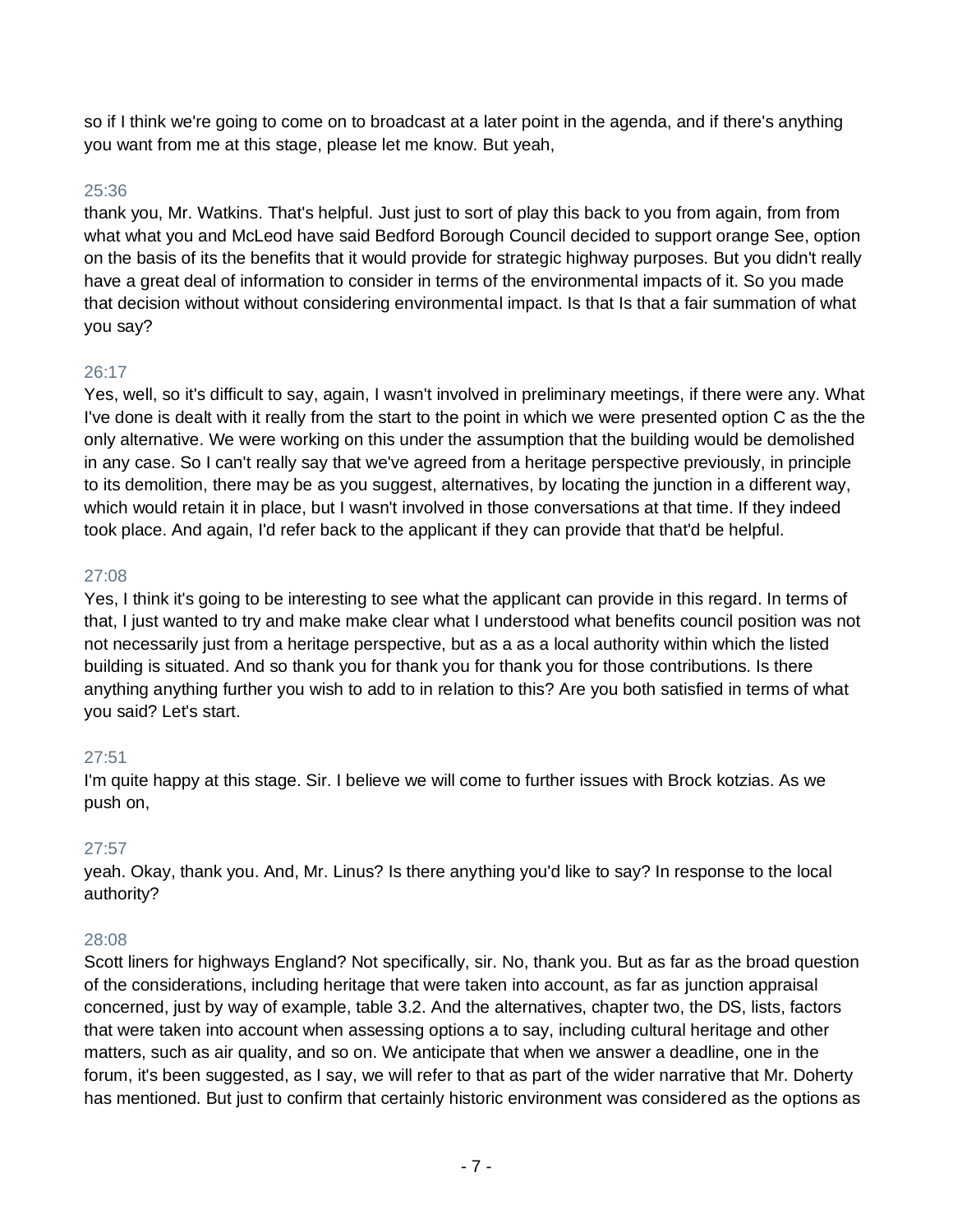a to see were, were being considered by highways England, amongst other matters alongside the scheme objectives. Yes, now,

## 29:10

I'm aware of table Three, two, I've looked at it. Obviously, a number of the considerations, there's little difference between the different options there, but yes, okay. Well, we'll wait to see what submitted at a later date. But thank you for that. Mr. Lyons. Okay, I think we've probably done enough on this and say, a number of the questions are overlap to some extent. And so perhaps you may touch on this again, or if you feel we've, we've already covered it, then. At that time, please, by all means, bring that to my attention if you feel it's appropriate. And moving on to the next one. point four a two, which is the alignment with relevant policy documents, particularly the national policy statement national networks, and also the nppf and bethabara. Local plans 2030. I'm inclined in the interest of keeping the time covering as much of the gender as possible that we escaped this. It's an it's a matter that's covered in the examining authorities first written questions, and we do look forward to comprehensive responses to those questions. If nobody has anything particularly pressing to say in that regard, we'll skip over that. Okay, thank you. Again, come to points. Fourth, item for a three generally speaking, as opposed to on with maintaining the alignment of the Awan petitioners existing bycatch function, and returns that further information has to be provided in relation to this by the applicants. I would hope that you when you're submitting that Mr. Linus, that you perhaps would be able to, to cover in a bit more detail. The reasoning behind why the scope of the scheme was it was considered inappropriate to widen the scope of the scheme. to varying degrees you own the a one through this area does have a fairly large kink in it. If you're looking at our general north south routes, and it kinks towards the blackout roundabout at the moment, from from the south of the river grade twos, and then obviously there's there's a less substantial impact, just looking between the blackcats junction and just just a short way to the north south Brook by Brook cottages. So I won when when we looking at when when we expect to receive your response in terms of the base, it will be helpful to to look at the from those perspectives. So you've got a more immediate focus on the area around the blackout junction, in terms of the alignment of the one and also across a more strategic, a much more substantial, look at the root of the a one in that area from perhaps south of the great river gratus. If that would be something that could be picked up, that would be helpful.

## 32:40

So Scott liners for housing, that's very helpful indication. So we'll take that away. We'll do what we can for deadline, one on that. And to the extent that we need a little bit more time to look at other aspects, we will flag that and the deadline, one response, but we will do the best that we can by deadline one.

## 33:00

Thank you, that's pretty helpful. I think we can perhaps move on to, again, if nobody's got any particular concerns, given what we've covered so far, for a four and four a five, I think we could perhaps skip over those and move to back to four, B. And this is again, something that may be coming up in in the information that the applicant is putting together in relation to this matter. Which is the implications of the closure of blackcat quarry on the assessment of the alternatives and how this was how this was considered. So perhaps if I come to you Mr. Linus or miss dice or if it's more appropriate, just just to sort of explained to us or if it if it's going to be covered in your in your subsequent information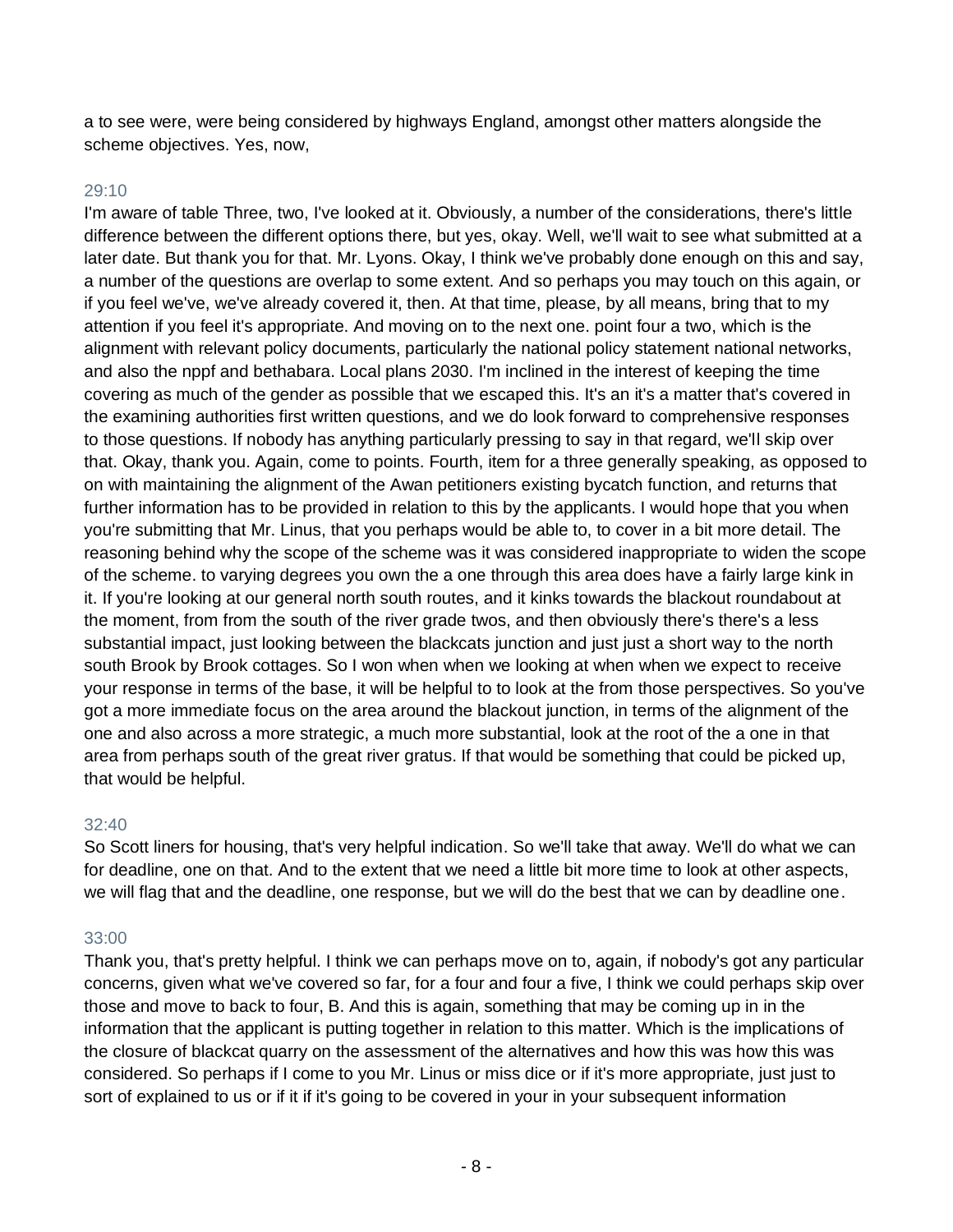submission, then by all means, just just just say that it's the it's what consideration was the operation and the operation at the time the options were being first considered and the subsequent closure of blackcat quarry when that was had any bearing on the design and options for the proposed junction.

# 34:19

Scott liner for highways England again, I'll summarize Mr. Doggy can add to it as necessary. In short, sir, the applicant hasn't considered the operation of blackcat quarry and the termination was preferred junction option as designed and assert a scheme based on the restoration of the quarry site being in place. We've been aware of the completion of quarrying activities on the required restoration of the quarry sense that operators planning application was submitted in date housing and was a was a console t. So as a result of that the quarry how influenced the design approaches such as we've considered the restored site to be completed before our start of work, given the restoration has to be completed next year, as I understand that, which is advance of the commencement of the projects. So the approaches assume the restoration in accordance with the planning permission, thus far. A lot of Mr. daaga does anything to add to that?

## 35:30

Yeah, the only thing I would add, is it. Yeah, totally agree with that. Our position was and as I tried to explain the justification, there was no justification or it was not preferred to move the junction to the east. So that didn't it with the presence of the query didn't influence our sort of alignment and junction design. It does impact construction, because there is a need for ground improvement needed. But it didn't, it didn't influence the design a black cat junction. Okay.

## 36:10

I appreciate that. This is something that you're going to be coming, drawing more information on. So if that's something that you're going to deal with at this stage, then by all means, say, my question would be if it wasn't considered, because looking at it, you've got a now redundant query, which is going to be restored as a as part of the floodplain of the river gratus. Why it perhaps wasn't considered as, as potential land for this, and the consideration of the route of the a one through this area. If this is something that you're going to be picking up through your submission, that's fine. But that's that's just something, it'd be good to know. there's anything you can say about it at this stage.

## 36:58

Scott line of housing under just to confirm sorry, it was considered as restored land to the understanding of highways, England was that it was going to be restored in accordance with the requirements of that planning permission. So that formed the context for the assessment that was carried out by highways England, as far as alternative generally will work concerned. So to deal with one of the questions on the agenda, we don't think we need to look at further consideration of alternatives simply because of the restoration. But insofar as you've asked for further information about the concept of moving to the east, we can pick that up as part of the further information. We're submitting a deadline one. Thank you, Miss Elias. I see same size. No,

## 37:48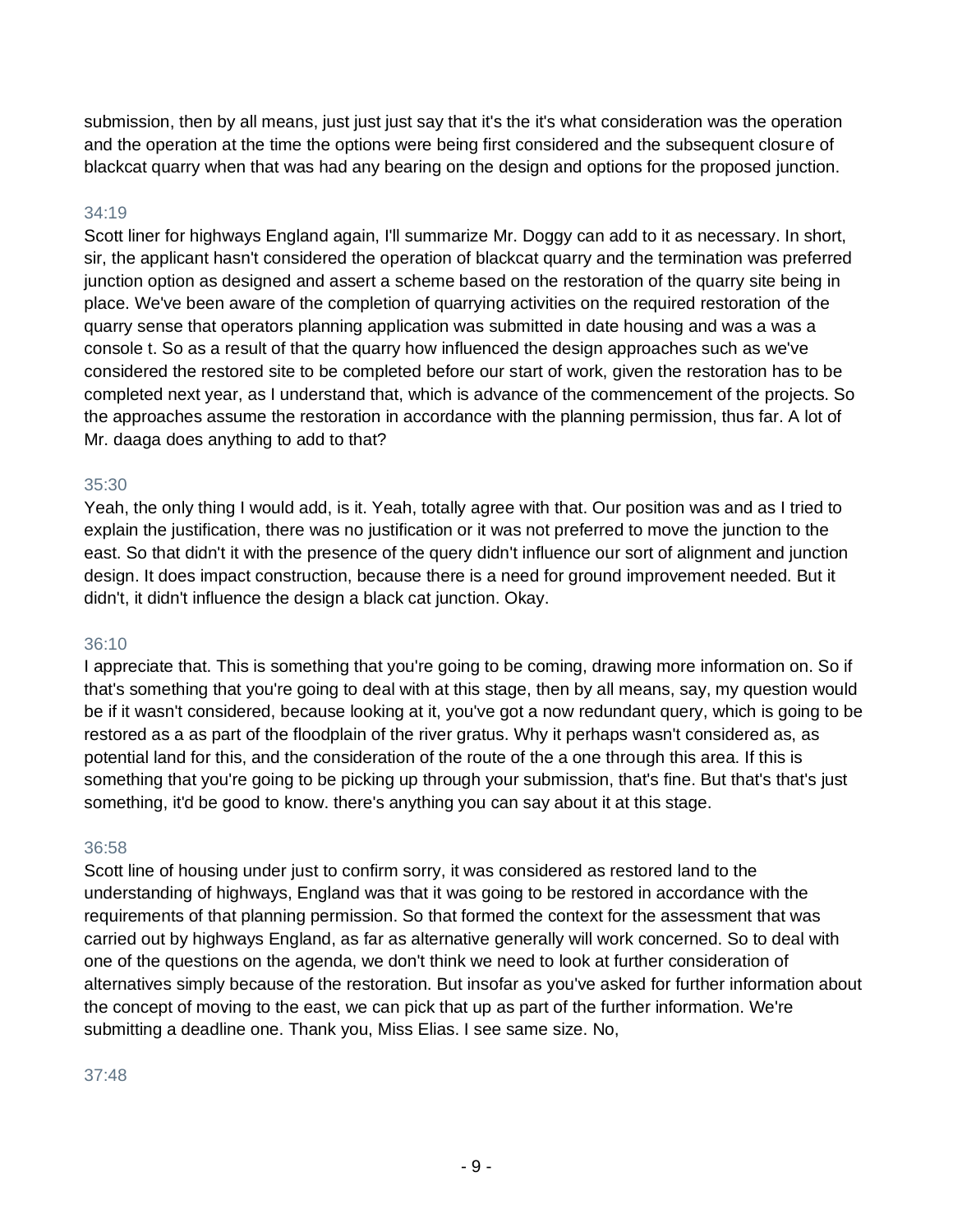I was just looking for clarification. Mr. Parkin from both Mr. Lynas and Mr. Doherty, is she you're saying that in your assessment of alternatives, you had considered the query to be restored? Or you had considered that the the query would be restored, and therefore that land was available to you, but you discounted it on the basis basis of other assessments of other other criteria? That's correct.

# 38:18

Scott Lyons. Okay. Yes, yes, the assumption was that it was restored. And that was the context within which the reasonable alternatives assessment was carried out, ma'am. Yes.

## 38:28

So I think that would be very helpful in that that narrative summary sheet of criteria that were considered in the assessment to perhaps include this because this was not clear to us in the review of the application materials.

# 38:44

Very well, that's helpful mom, Scott line if I reject housing, and that's helpful. Thank you. Thank you. Thank you, Mr. Belkin.

# 38:50

Thank you. Sorry, thank you, Mr. Lyons. If I could perhaps just turn to Bedford Borough Council, if there's anything that Mr. wran you or any of your colleagues wished, wish to say in respect of this? Mr. Romans, we'll have some background into that, I believe. Okay, thank you, Australians. Yesterday, your hands raised.

# 39:15

Thank you. Roy Roman, on behalf bessborough Council. And I think it's true to say that we we have been having discussions with highways England, relating to the in terms of the relationship between the operation of backcap quarry and the proposal and I have been working within this area for the last 30 years. So I do have some background and for some time, there was an objection from highways England to the working of the site of that cat quarry. But that was dropped when before we adopted the last local The mineral space local plan 2014. And in fact, and, and I was England therefore didn't object to the planning application for the working and restoration of blackcat quarry. And when the proposals were initially started to come forward in 2015 and 16, looking at route options, I think it was. At that point, I think it'd be true to say that it looks like the quarry would be finished by the time that any works needed to start in terms of this proposal. And, and obviously, that's that has happened. And I would also say that in terms of restoration, the site is proposed to be restored to a lower level, and some of the land will be restored at a lower level, and a lot of the land will be restored to water features. So I just want to make sure that that nobody was getting the impression that the land was being restored to pre existing levels. And therefore, there be no difference in terms of the restored quarry to a previous on words land. So the proposal for the restoration is to a series of lakes, and also to lower the level of land immediately adjacent to them. And w worry, there will be some impact in terms of how anytime will will be expected to fall over the top of that restoration. But that restoration has been known for some time. And I think that right, the beginning of the scheme, I think it was recognized that it was likely that all of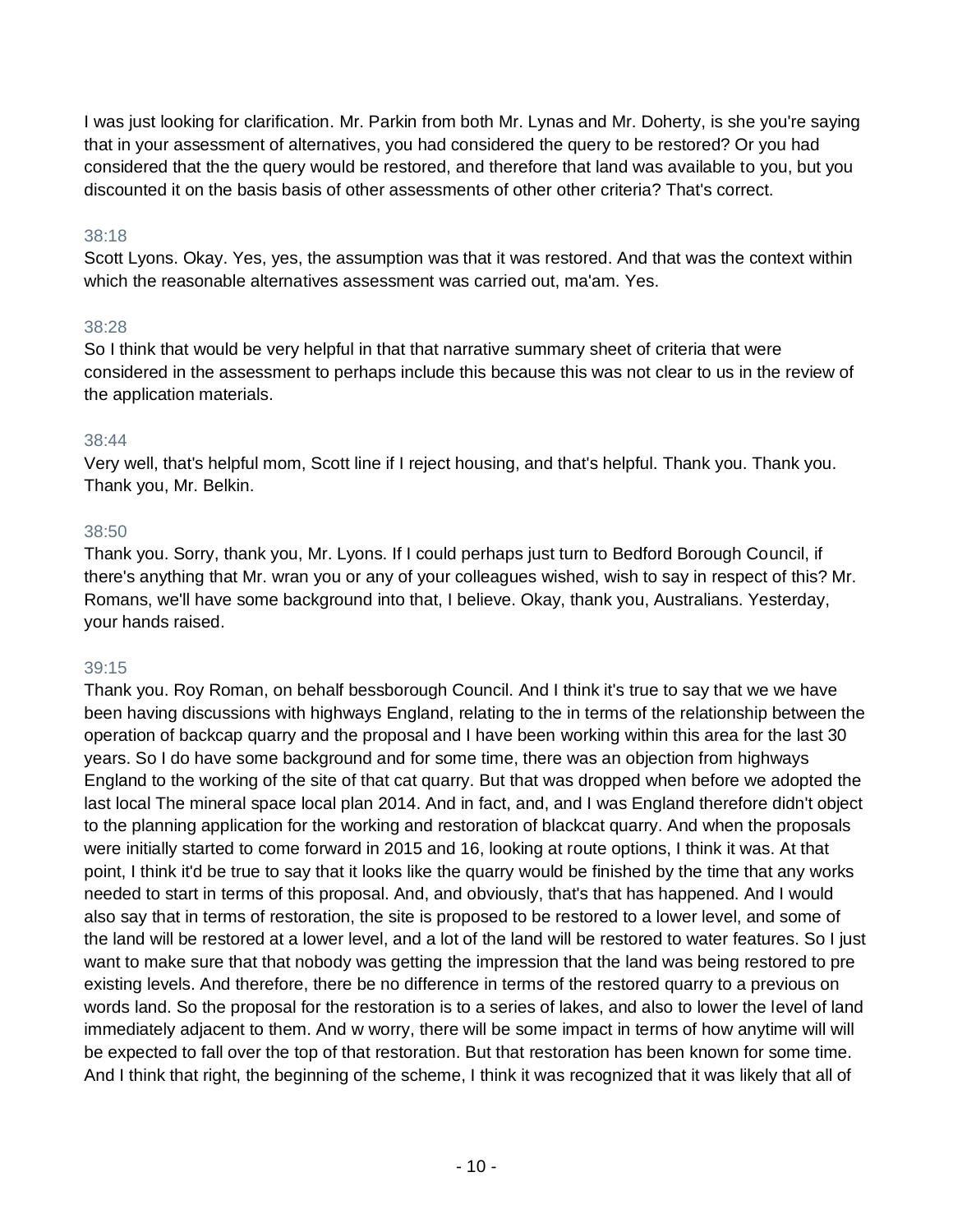the mineral would have been extracted, therefore not sterilized. And that the restoration scheme would be fairly well advanced by the time any operations needed to start wherever operations they were.

## 42:13

Thank you, Mr. Romans. That's now that is helpful. Thank you. Mr. Darcy's got his hand raised? And is this is this a thing that that you were aware of Miss Dasi when when you were doing your your your options appraisals? for

# 42:31

Ted Ted Daugherty representing the applicant, I just wanted to confirm that our assessment and development of the prelim design took full account of the restored site and they include the finish profile of the site. So, we we have included within the details and in our design, the assumed restored site, which includes for the the profile of the ponds and the ground lowering that Mr. Roman's refers to. So that's based on the model that was provided to us by Breeden to the operator of the quarry. So that assessment as both design, the preliminary design of the new dual carriageway, but also the assessment, in particular with regard flood impact assessment, and that's probably something that will come up later.

## 43:22

Yes, no, absolutely. No, thank you for that. That's true. just just just just for the benefit of the room and myself. The the lakes that are to be created on the quarry site are the are the workings off the query, and they just say it's gonna be filled with water.

## 43:41

So Ted Daugherty representing the applicant, yeah, just to confirm that, as it is based around the workings of the site, I think there probably was some reprofiling that they undertook, you know, placing unsuitable material that was generated. The ponds and the profiles of those ponds are in line with a plan that was agreed as part of the planning application and approval for the quarry site.

## 44:14

Okay, thank you. Does anyone anyone else find that they wish to say at this stage in relation to this? I think, given the wide ranging, unhelpful discussions that we've had today, we can probably skip over. Number see until we have sight of perhaps the further information that the applicants proposing to submit again, this number four see is within our written questions. And again, we look forward to having a reading comprehensive responses to all our written questions, including this one. So is that at this stage is there anyone else wants to add anything. Are we? Are we okay?

## 45:06

Oh, Mr. Owen. Yeah. Could I just briefly say, sir, that the council is generally supportive of the scheme foresee is one of the particular areas of concern that we have. And that will be set out in our representations coming to by the 31st of August. Thank you, Mr. wran. That's, that's helpful. Thank you.

#### 45:29

Okay, I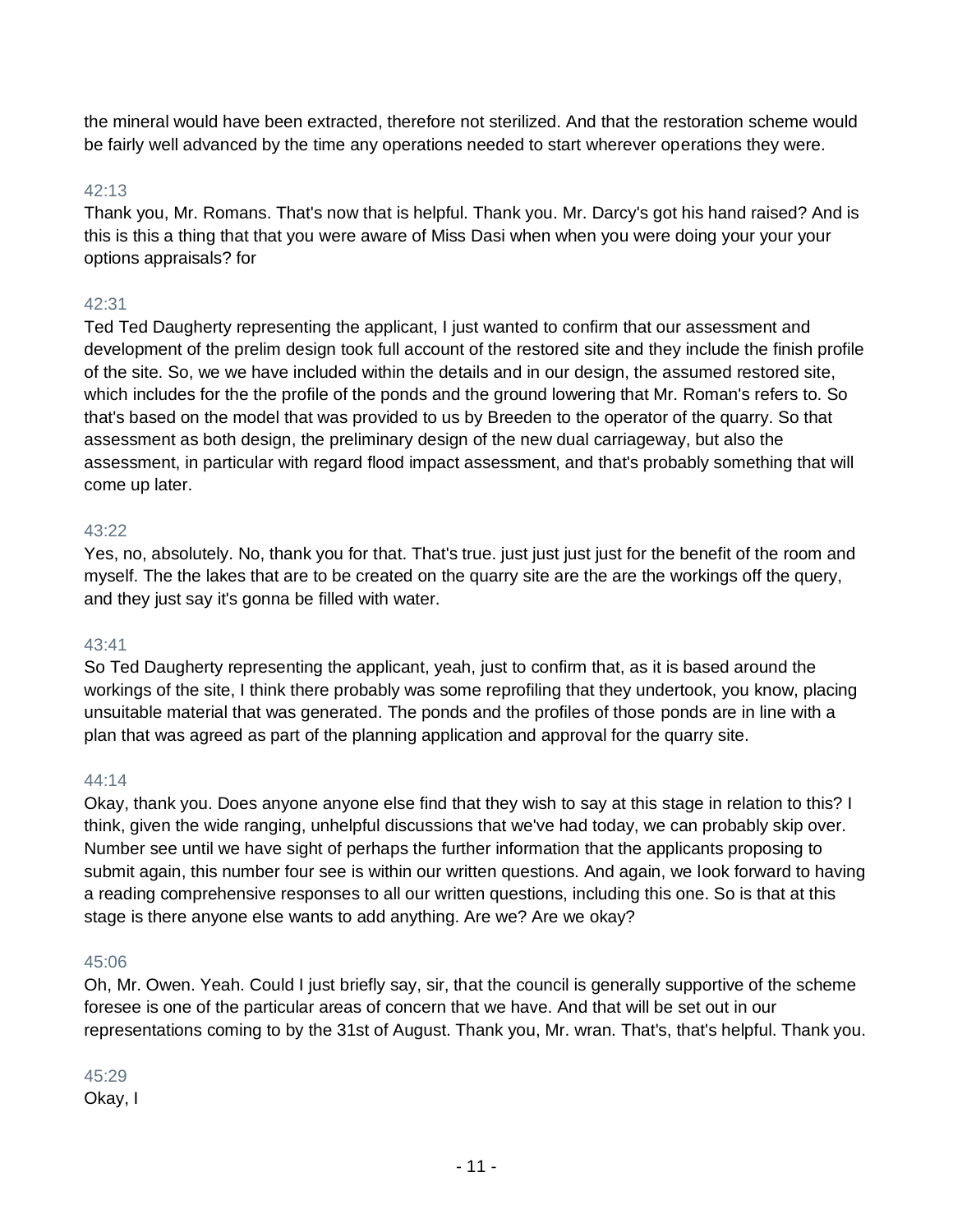# 45:32

think that's, that's correct. The items that I wanted to discuss, seen this, Mr. Heiss appeared on the screen. So I shall hand over to her. And we've had to deal with the next agenda item.

## 45:47

Just before I move on, it's just worth reassuring Mr. wrenn. that the reason we you know, the reason we're moving on from foresee is simply because it's been covered quite comprehensively in the written questions. And, and not at all in terms of health priority. So so we're we are expecting good responses in the written questions and just in the interest of time, but move on today. Thank you. That's understood. Yeah. Good. Okay. So I'm going to move on to it's it's four or seven. We have good 14 minutes left till our next break. Move on to agenda item five. Five A is the high pressure pipeline diversion. And I just like to invite both the applicant and colleagues from Central Bedfordshire council to join me please

#### 46:47

have Mr. Stewart Kemp from Central Bedfordshire Council. Hello to both as a five a one. It'd be just helpful to have an update on the planning application to Central Bedfordshire from Central Bedfordshire Council, the planning application that went in to excavate archaeological remains affected by the pipeline diversion. Now, just to note them as Mr. Lyon is we have seen your update in procedural deadline a submission. But we just wanted to get an update from the local authority. Mr. Camp.

#### 47:22

Thank you, mom. So as far as the local authority are concerned, the planning applications have been approved. There are three separate planning applications covering the political works. One of them relates to the establishment of a compound area, which was given a temporary Planning Commission for nine months expiring on the 31st of January 2022. The second is for a substantial archaeological investigation works, which is linked to that initial compound application. So they are two separate planning applications. And then the third application that the counselors has already determined in regards to your political works is a slightly smaller site filled 34. And I understand those political battles have already been completed.

#### 48:15

Okay, no, that's helpful. And again, without delving into matters of detail, which you could provide in your response to first written questions. Are there any conditions that have significant implications to the N sub examination in both the in all three planning approvals?

#### 48:34

I don't believe there's anything substantial in terms of conditions that would affect the overall process, archaeological representation, Hannah Firth has been in direct conversation with the applicant representatives from a con in regards to our political works and continues that conversation. So as far as we're concerned, there are no major conditions that will affect this examination.

#### 48:57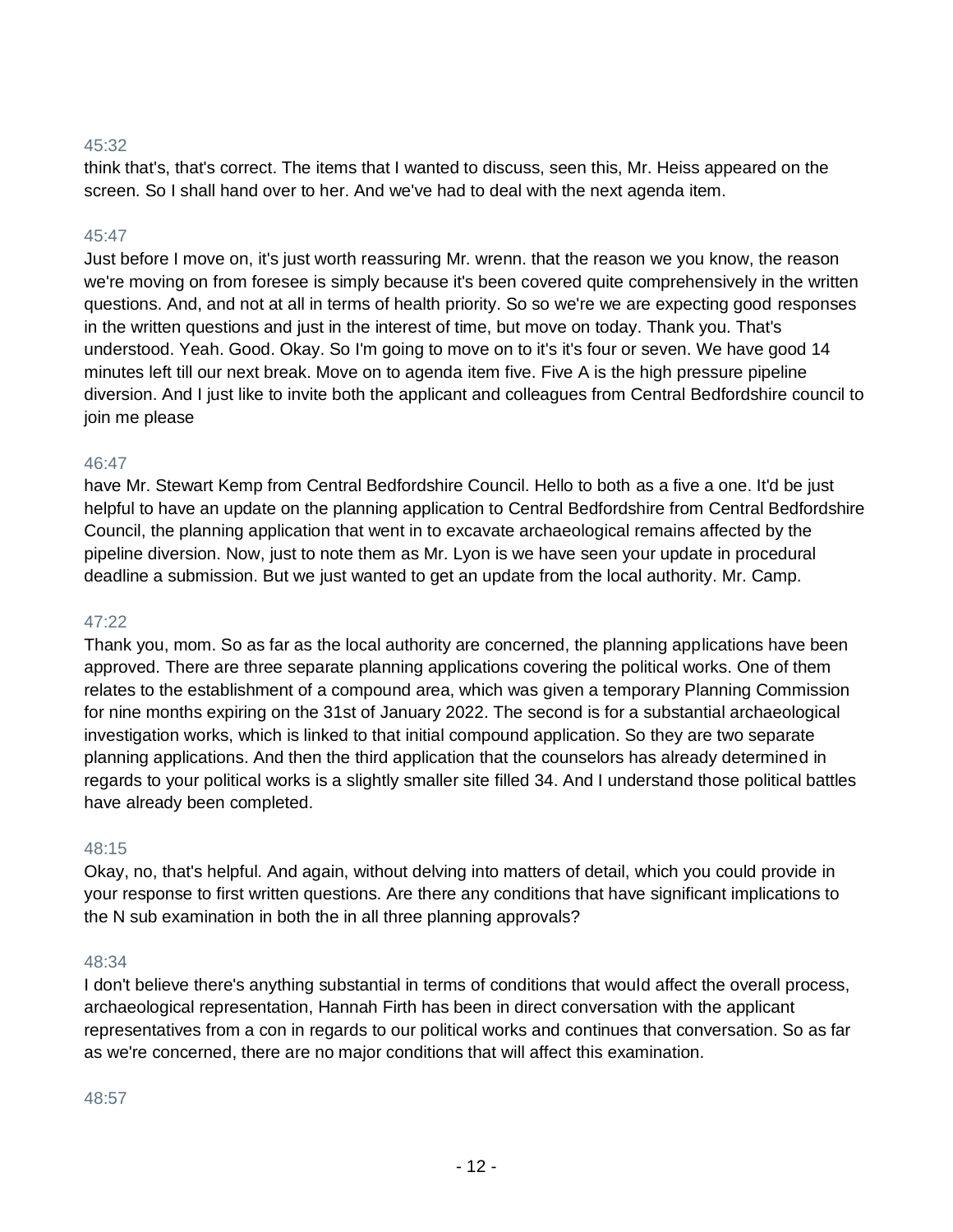Okay, turning to Mr. Lynas, we've seen your update and procedural deadline a submission. Did you have anything to add to that

## 49:05

Scotland's for highways England? No, ma'am. I'm really just to confirm that work started on sites on the 19th of July this year that's programmed to run for 25 weeks. So we anticipate that all site works will be completed subject to the weather, of course, in January, next year,

## 49:26

next year. Okay. And I think that's a really good segue into five a two which is the timescales it's the timescales for the archeological excavation work, but also all other scenarios that need to be considered in this examination if there are other scenarios that need to be considered in this examination. So I'll hand over to you Mr. Lynas

#### 50:00

No, ma'am thought leaders for highways England. Insofar as you're referring to works beyond the archaeological works, there's no set timescale, as I understand it. For those the timescale I was referring to related to the archaeological works under the under permission that have identified you, yes, it will happen after the archaeological works, obviously subject to the screening process has been described in the application. Yeah, but there's no, there's no Spitz specific time skills beyond those that have identified to you.

#### 50:33

So just in terms of the significant effects that we would need to consider in terms of the actual high pressure pipeline diversion. What would be the timescales for that in terms of the archaeological excavation and its knock on effect.

## 50:52

Scotland's for highways, England, maybe you'll seen from the screening document, the archaeological effects were the only significant defects that were identified as part of the screening report. So as far as the issue of whether or not this falls in the scope of the of the answer regime is concerned, our position is that once the archaeological works are completed, that screening process removes any likely significant effect that would have triggered the application of the N sub regime. So one doesn't need to concern oneself with other likely nificant effects, who is engaged that threshold?

## 51:27

So once that threshold, so once the ontological works is complete, which you think is going to be January of next year, then that threshold that would have kicked this into being a Thresh into an inset, is that threshold? That's correct, yes. Okay, that's really helpful. But then that means that until one month before the close of the examination, we will not be able to have confirmation or we will not be able to make that assessment until a month before the close of the examination.

#### 52:02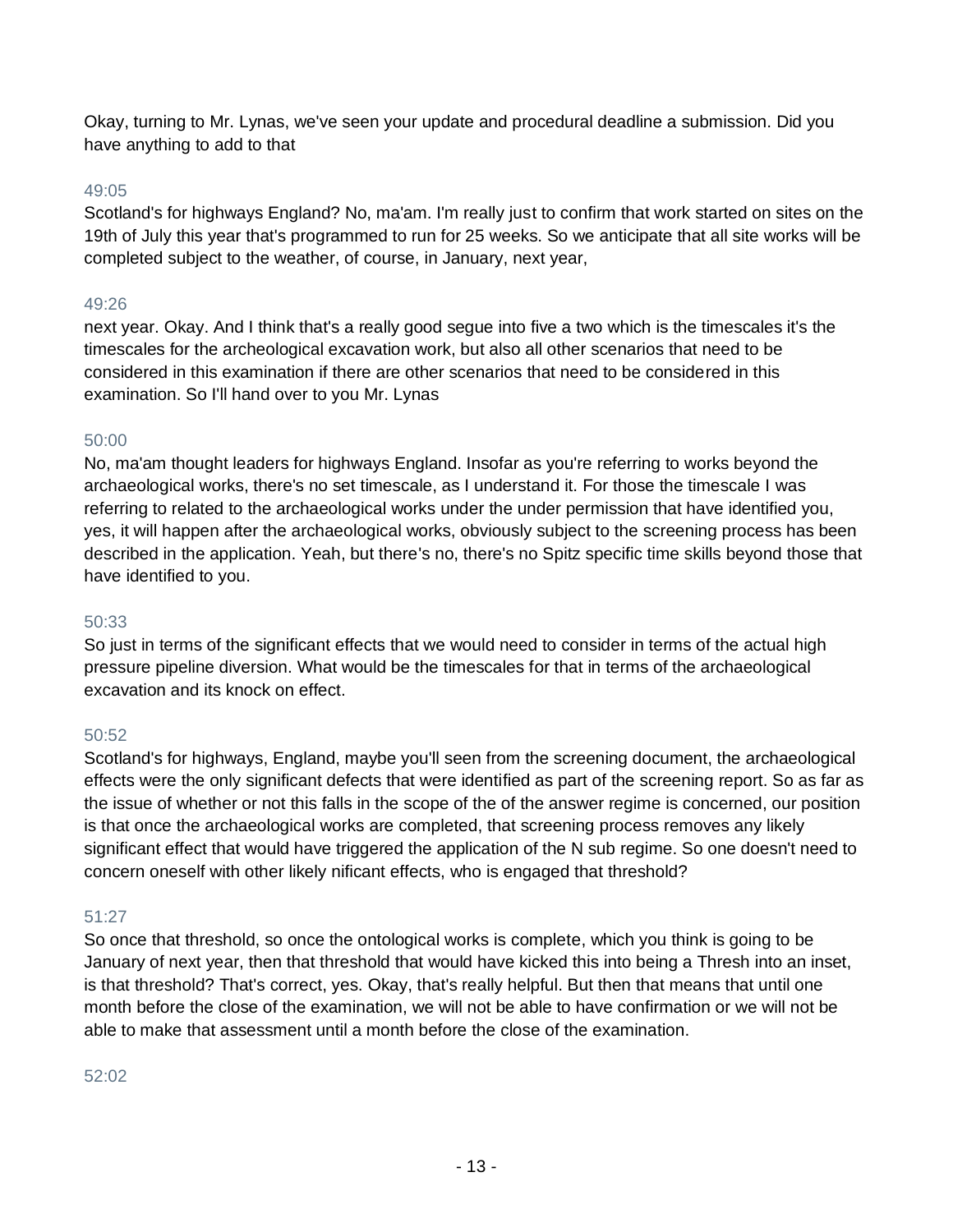That's right, ma'am. And we'll obviously Scott Lyons for highways, England will obviously keep the the panel updated, the progress of the works. And in some ways that confirms the rationale for the approach that's been taken until we can and for me that those works have been carried out. That's why we've treated the works in the way we we have. We're hopeful, obviously, that the words can be completed in that timescale, we can give you that information before the closure of the examination, but we just have to we have to wait and update you as as necessary, ma'am.

# 52:35

Yeah. And I suppose that's the reason why I use the word scenarios is that you did also say that it will be completed in January next year subject to weather conditions. If it is not completed by January next year, then what what are we looking at in terms of scenarios for this examination?

# 52:56

I think it was not completed by them for the purposes of the examination, then we would it may depend on the nature of the works, but I think our assumption is until they're completed, we would need to treat those as involving a significant effect which triggered the threshold. Therefore, the diversion works would have to be treated as an answer in the manner that's been described in the in the documentation. Okay.

# 53:32

And I suppose that leads me on to question three, which is, if that is the situation, then we've seen the pipeline statement, we've seen appendix 4.4, which is the screening assessment of the proposed gas pipeline work. Is there any other information that the examination authority would need to rely on to examine the significant effects associated with the pipeline diversion, or what additional information can be expected?

# 54:02

We don't anticipate you need further information because all of the chapters figures append to see supporting documents have access to likely environmental effects of the scheme, including those associated with the diversion of the pipeline. So we're not anticipating that you would need further information to cover that scenario, because the application documentation prep has been predicated upon the inclusion of the pipeline as an end serpents been assessed accordingly.

# 54:33

Okay, there are a few further detailed questions and written questions in relation to this with specific reference to NPS sections, National Policy Statement sections, so we'll look forward to that. That response and I won't delve into that any further. Can I just invite central Bedfordshire council back Mr. Kemp, if you if you're satisfied with everything that's come up And if you're satisfied, particularly on the matter that no further information is required to assess adverse effects.

# 55:12

Yeah, so the council is satisfied with the response that have been provided thus far. I said there's a there remains an ongoing discussion between the archeologists and a con on behalf of the applicant. So at this stage, we have no further representation to make in that regard.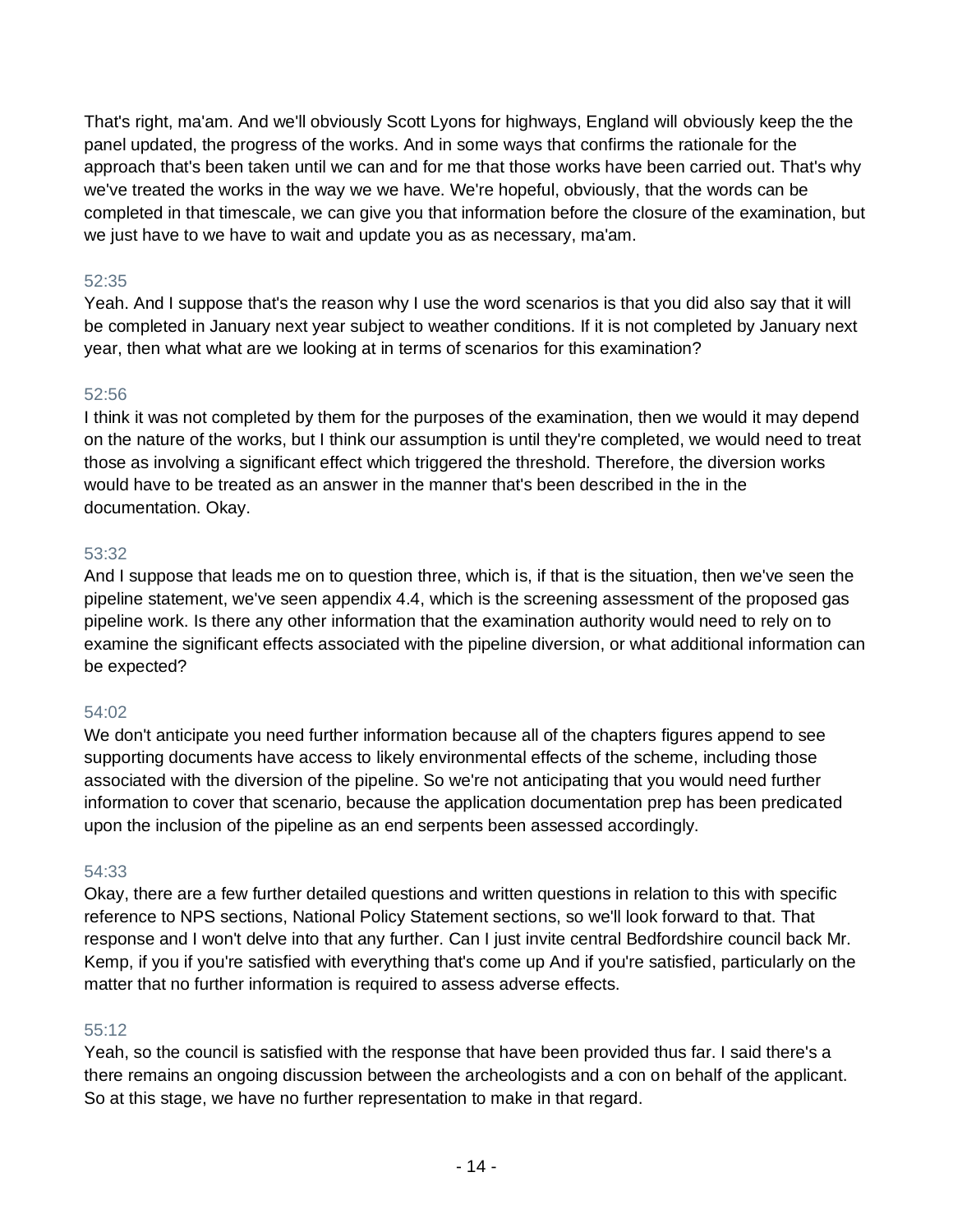# 55:27

Okay. Thank you very much. Unless my colleagues have any further question, I think I'm happy to close this agenda item down. Actually, apologies. Just before I do that. Yes, I don't have anything further. Thank you very much. Mr. Parkin. I can hand back to you now.

## 56:04

Thank you. Sorry. Thank you. So now looking at the agenda, it's item five bee habitat regulations assessments. I wonder if I could ask

#### 56:19

the natural England to natural England part of the the audience today? Yeah.

#### 56:29

Yeah. So naturally inclined to appear, that would be great, as well as the applicants that would be very helpful.

#### 56:38

Thank you.

#### 56:42

So Miscavige felt the natural England, can I perhaps ask you to to explain how the surveys that you've requested in relation to the others ever since. And when Paul Woods special area of conservation, and how will they they will add to our and our understanding of the effects of the proposed developments on the barbie style bats population of that special area of conservation.

## 57:10

So as set out previously, we're not satisfied that there is sufficient information on which to conclude no likely significant effect. So we have requested that year round surveys are conducted, including some more further cross point surveys along the line, we identified that that booklet noted there was 40 potential cross points, but only a handful had been surveyed. So we would request that either more of those points are surveyed, or the reasons why they were not surveyed. And this would therefore give us a greater understanding of any potential fragmentation that could happen as a result of the scheme between roost sites and foraging sites for the barber style sec. But so we were suggesting that those cross point surveys started imminently. And given that we've only got about another month left of maternity season, and then going forward to do the the winter hibernation season.

#### 58:30

Thank you. So in terms of the surveys, when when would you anticipate them concluding?

## 58:39

Am I suppose that that's down to the applicant? And we would try to get the full 10 which I believe would be within the six month timeframe? Whether or not they would have the time to assess and comment on said data.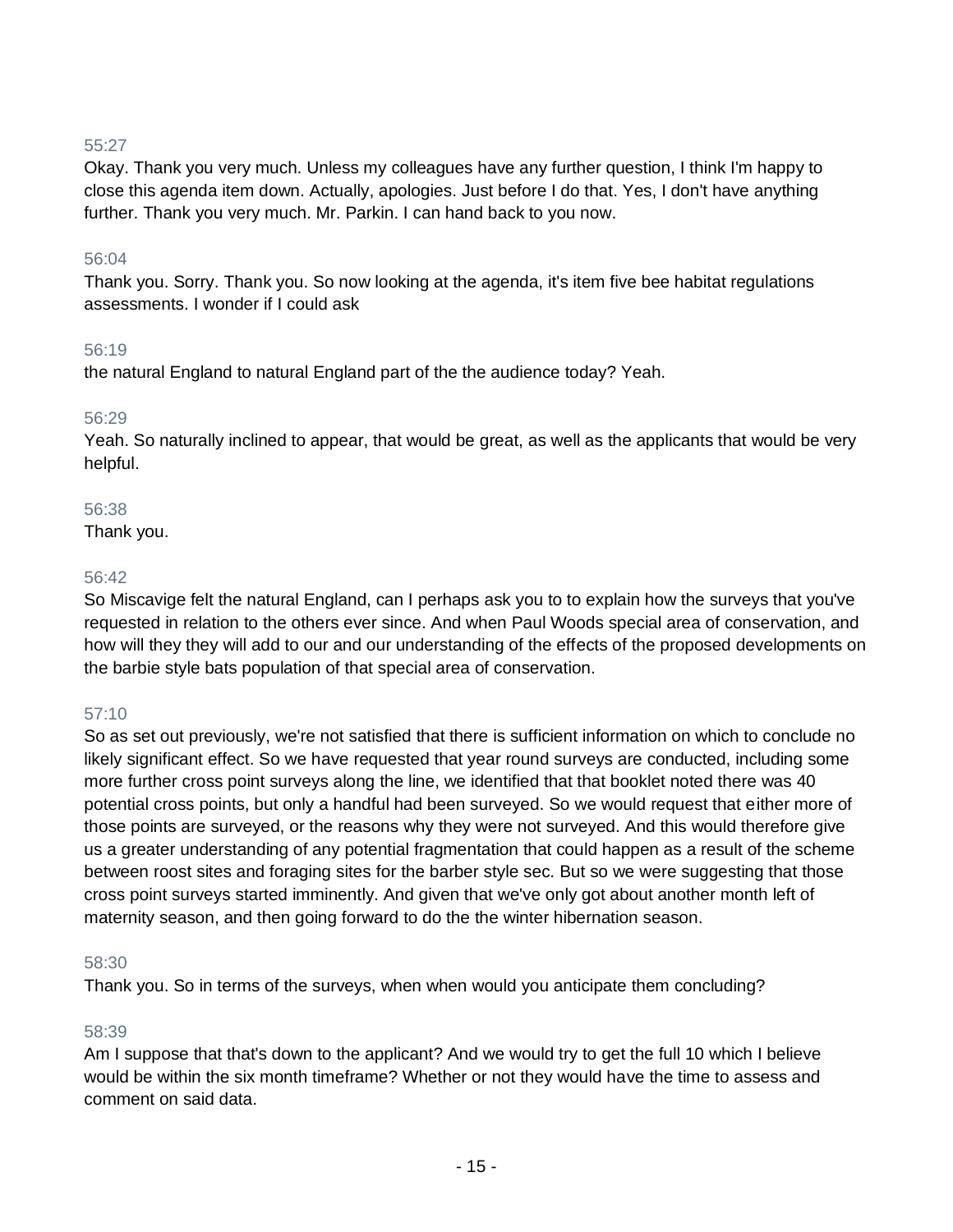## 58:58

Yeah, so I mean, the point is, I'm sure you're aware is is obviously the the limited timescales that we're working within. Obviously, the examination is now started and we have six months within which to to determine whether to complete the examination. So again, it's a case of is there

#### 59:22

would you

## 59:24

please welcome to Mr. Linus or Mr. Gleave and in light of in light of what's natural England have said, I wonder if you could perhaps have be able to give us an update on whether or not you intend to undertake the surveys of the barbel stock but that's natural England requested, when they'll be undertaken and again over over which timescale and when they'll be completed.

# 59:54

Sarah Scott liners for highways England, perhaps before we get onto that specific question about further surveys. Can I ask Mr. Glue just to provide a bit of the background for relating to discussions with natural England so you understand how we've got to this point. And then what we propose to do to make some progress on this, please?

# 1:00:19

Briefly, Yes, Mr. glia. So I have seen the, the the application information, so I am aware of where we are at the moment. So, perhaps if you could just give us a quick overview, that'd be helpful.

# 1:00:31

Thank you, sir. Yes, Jamie Gleave highways England. So just to provide the panel with a bit of context. Our view is that based on the data we've we've gathered through surveys, the the evidence that that we've we've gathered so far, in relation to the movement of, of barber style, and that that has been gathered by all the parts is in this data spans almost 20 years of evidence, and none of that evidence, as ever really identified any sort of direct connection or link between the SFC and the land that's associated with the schemes or the limits. to Brian a bit more sort of context, we've been engaging in natural England on the matter of HRA, and specifically this site since undertaking scoping back in mid 2019. We've held we've held a workshop with natural England and local bat groups. workshop was held late, late last year in November, and we specifically discussed the BBs style survey data that we'd recorded and other available data. And subsequent to this a draft of the HRA, no significant effects report was shared with natural England for each review. It's a little bit of a surprise, sir, that natural England's view in the relevant representation now now sort of cites that insufficient information is now available to rule out like significant effects on the barber style population at Evanston. And when Paul was sadc, particularly as this viewpoint from from other correspondence hasn't really been expressed to ourselves before. In the in the ongoing dialogue we've had. Subsequent to this, what we asked natural England to provide any credible evidence that it held to support the position that it's adopted in the relevant Rep. And naturally going confirmed in July that it doesn't hold any further evidence that supports that position in terms of what's already available to ourselves. We have shared a detailed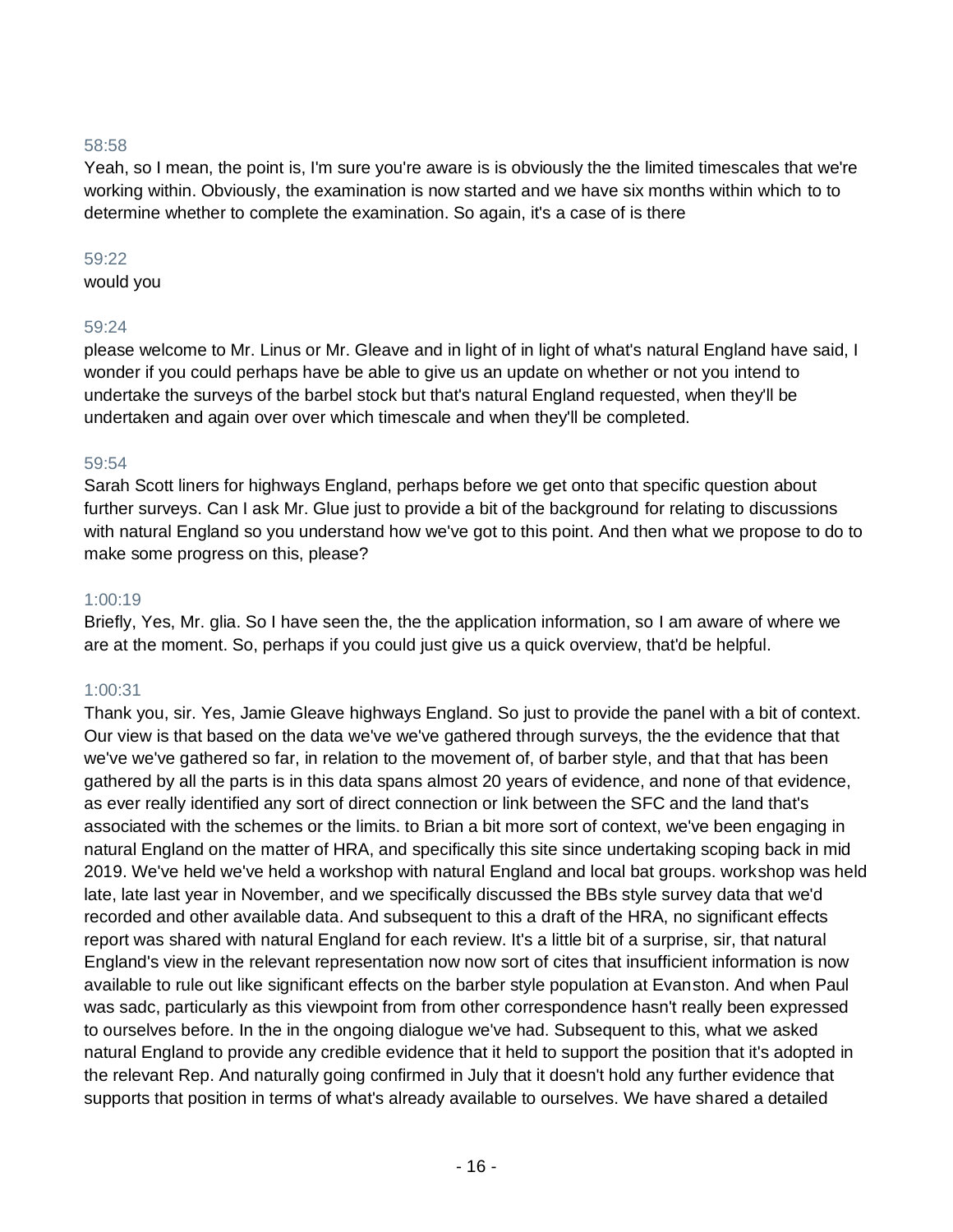technical note regarding our position, and all of the evidence that we've we've gathered and the assessments we've undertaken, in response to this relevant representation from natural England. And we have held a meeting with them on the same days on the 25th of July this year. And at that meeting, natural England's view, essentially remained unchanged from from, from what they did opted in their representation. But we did recommend that perhaps have a more further detailed workshop where we could analyze the data and evaluate it in a little bit more detail would be beneficial to aid natural England's understanding of the data we've gathered. So we have made a request to natural England, we have got a date in the diary to do this. It's actually Monday, next week, we consider it really important that we have this workshop, simply because we want to ensure that there's a full and accurate understanding of the bat survey work that has been undertaken, and how we've derived that conclusion of of no likely significant effects. Additionally, we're looking to update that technical note that I mentioned, that sort of been shared with natural England. And we intend to put that in a deadline one as a response to one of the points raised in the written questions in the event that the workshop next Monday doesn't take us any further on this matter. We will explore with natural England, excuse me the viability of what surveys could realistically be undertaken, and reported, obviously between now and the end of the examination period.

# 1:04:23

Thank you, Stickley. That's a number of a number of points. In relation to that. Understand, obviously, there's been discussions and meetings and work has been undertaken by yourselves to consider the bumpstop button population of the SEC. However, I do, I did notice in your own environmental statement, and it's the biodiversity chapter up 077 in paragraph 8.6 point, two for your governmental statement concludes that are the stuff that's likely to forage or pass through the order limits? That's correct. Yep. But that doesn't seem to be consistent with what you were saying earlier.

# 1:05:13

If Sharon believe I was gonna if I can clarify. The paragraph 8624 of the biodiversity assessment does indeed, acknowledge that bb astell, bats are likely to forage on or pass through Lund associated with the order limits. However, the tracking surveys that we've undertaken, as part of our bat survey work as effectively demonstrated that the BBs cells that we've recorded passing through the area are not associated with other with the SEC, they're actually associated with other roof sites nearby. And the evidence that we've, we've gathered, we feel compelling the corroborates this.

## 1:05:56

Thank you. Thank you, Mr. Cleaver. I understand that there are that that survey work as found other colonies of Barstow bats in the area outside on separate from a special area of conservation, either reading reading what the environmental statement says it doesn't differentiate between the science side of the SEC and the SEC itself and reading what the environmental statement says. I think you would, I think it would be difficult to not to include the SEC, as one of those sites outside the order limits within which I was thought bats would fly and forage and potentially cross through the order limits. Are you saying that that's not the case?

## 1:06:47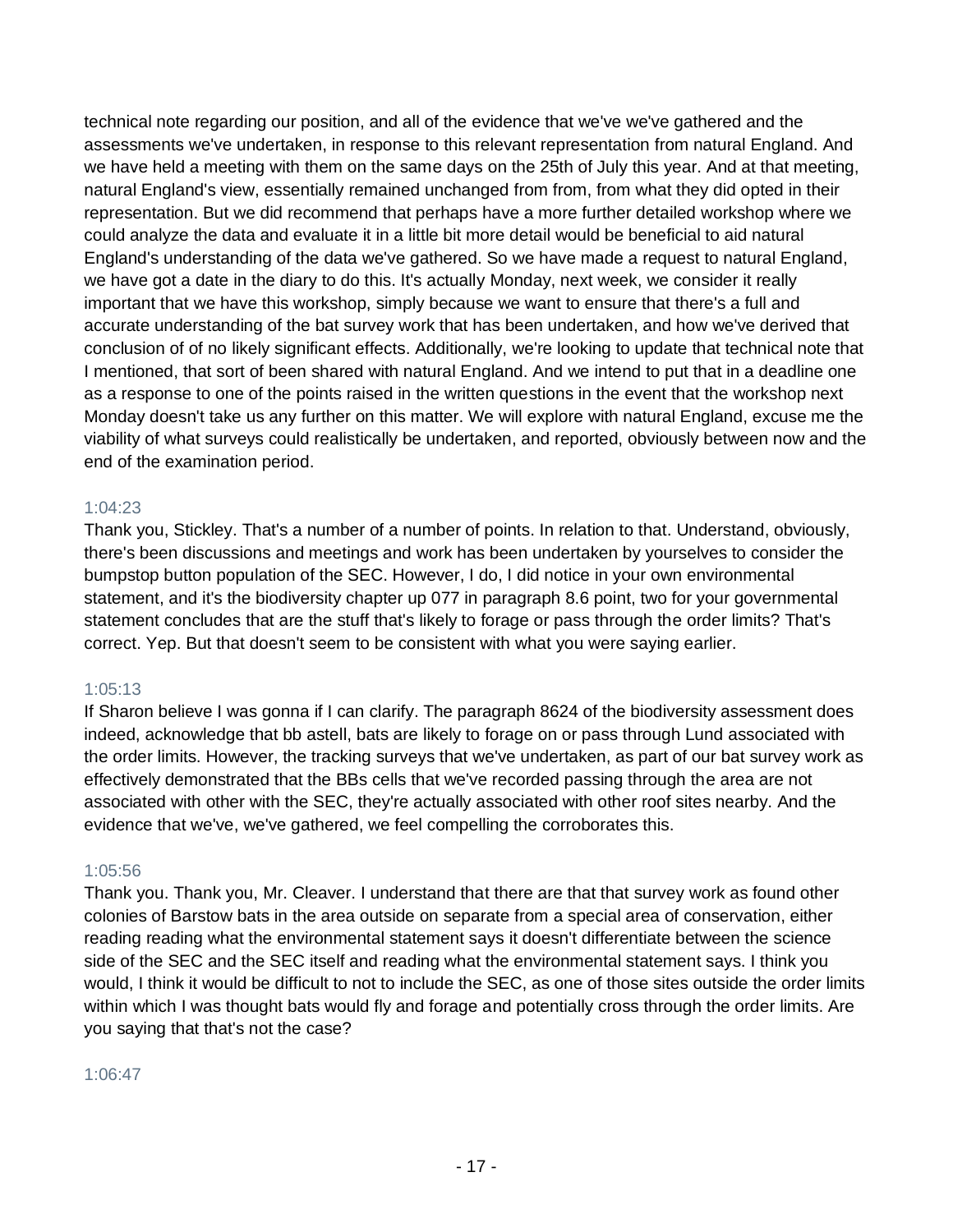j believe I was England. So yes, the the data we've gathered from various tracking surveys and tagging surveys, a lot of this is in the bat appendix. So if you're referring to the chapter, all of the details in appendix 8.5, the the bat data appendix, essentially our position is we've looked over and surveyed over a number of years now the the bat activity in that area. The habitats, particularly around the eastern end of the scheme, which are the closest to the SEC, do not appear in our view to be of a form or contain features that would be typically used by the barber starlet at the SEC, for winter or summer foraging. Therefore, when we undertook our backtracking surveys, we'd analyze a lot of that, a lot of that data that that survey data and habitat information, and we concluded the two locations would be appropriate along the length of the scheme, one located centrally in one located more to the east, where Barstow activity had been recorded. And where we felt features existed in the landscape surrounding the order limits. That would be potential ru sites or foraging habits up.

# 1:08:09

Thank you. So from what from what I've taken from what you've said, I noticed sorry, we have got a couple of other hands up both. If those people just bear with me, that'd be great. But are you saying that? And this is particularly with the habitat regulations, assessment tests? Of note, can you conclude that there are that that the given given what you've you've acknowledged in terms of the assaults bats crossing and flying over the order limits potentially from the special area of conservation? You're what's what's your basis for concluding that they'll likely significant effects on that species?

## 1:08:52

Typically, if I was England, so what we're not saying is that the BB is still we've recorded our from the SEC, that there are BB still in the area, we acknowledge that. But our tracking surveys that we've undertaken, effectively demonstrated that they are moving across the area, but two completely different roof sites and historic data that we've analyzed as part of our habitat strengths assessment and the EIA, the biodiversity assessment also corroborates that.

# 1:09:25

Well, thank you. I'm still I'm not sure that moves is a great deal further forward, though. We've got a BB a small bat population in the special area of conservation. Your environmental statement suggests that it will these species will fly and forage potentially over and through the the order limits. Are you saying to me that that's not the case and they won't fly through the order limits from the SEC.

# 1:09:56

Generally powers England so yes, that's what our data tells us. We We we have not tracked bats. Going back to off from the SEC. There's there's a considerable distance between the site and the the associated core area around the SEC, that's that's defined in the supplementary planning document from South Cambridgeshire. So we've looked at all of this evidence. And if it's helpful, it may be as part of deadline one where, as I mentioned, we're submitting a technical note that covers this in in more detail, which provides further analysis of the data on thinking some of the these points may be the articulated through that.

## 1:10:42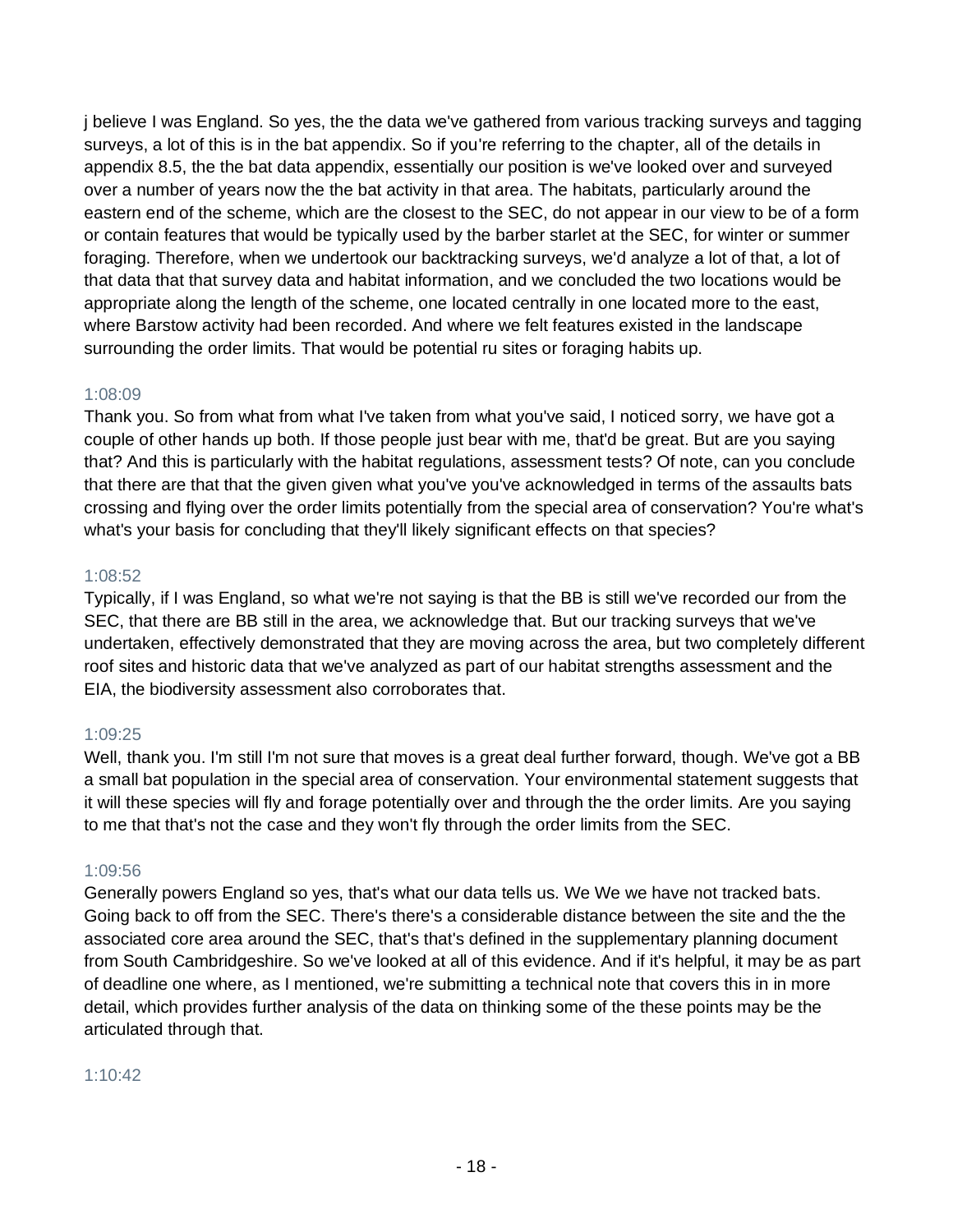Yes, by all means, that would be helpful to get the extra information in your analysis of it. But I am just, if I can just press you on this point, you're saying that you've not tracked, you've got no data on no tracking of any of the bats from the bsac? So is that what you said?

# 1:11:00

We haven't talked on the talk. Bat tracking of bats from the SEC. And we have we did tell natural England this as part of our meetings that we have no intention to do that. We trackbacks from our area of the scheme.

# 1:11:16

Okay, so you haven't yet you haven't hopped on that round? Yes. Yeah. Okay. Right. If I could, perhaps, we've got a number of people that were the hands of times the lionesses had his hand raised as well. Parts of her come to Miss davidge first, and then Mr. Terrell. He also has his hand raised.

# 1:11:37

Right. Yep. Camilla Diaz from natural England. So just to explain the situation around the apparent change in that advice was that we had personnel change, and we went for a long stretch of time with no bat specialists. And unfortunately, that resulted in a very late submission with no dialogue prior to that, which was very unfortunate, but that's the position we were in. And we feel that the wrists outside of the SEC may still be functionally linked with the SEC and therefore still within the scope of the HRA, so therefore, this route could sever routes, the interchange of the roost sites. And finally that the radio

# 1:12:34

sorry, Mr. Lynas, Please, could you keep your microphone muted? Thank you. Sorry. Mr. Lynch,

# 1:12:40

is the sample size of the track bats over the last 20 years is very low. That that that was some of our main points there. Just to clarify.

# 1:12:55

Thank you. That's helpful. Are you are you natural England concerned that no survey work has been undertaken of bats with from the special area of conservation?

# 1:13:07

We would I didn't see that. But we had covered that in our on our written wraps. We will cover that.

# 1:13:15

Okay, thank you. I will give Mr. Cleaver, an opportunity to speak later on. But Mr. Terrell, you had your hand raised. Thank you, Sir Francis Terrell, on behalf of the country local authorities. I just wanted to flag that the ecology officers from the local authorities have concerns on this point as well. And we will be presenting information in in our written representations for deadline one. We have the honor the country officers here present and you can speak if necessary, but I think probably is more useful to deal with that in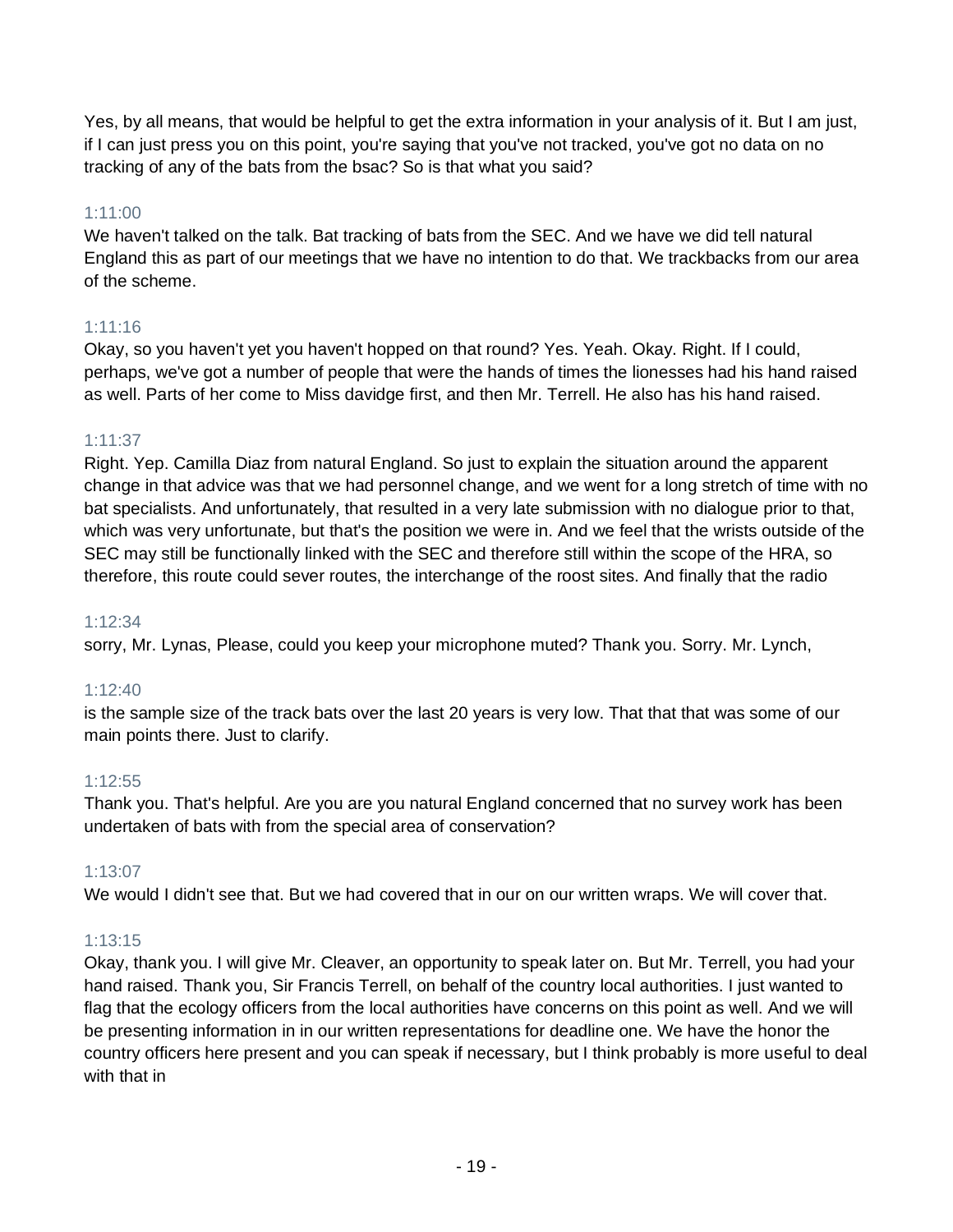# 1:13:53

the written representations. I think they will touch on the need for the survey work, if that can be carried out in the relevant timeframes. In particular to look at the circumstances of the male bats which we understand room wide area and are in habitats outside the SEC but are important functionally to that habitat, particularly when it comes to it being maternity site, males being a necessary precursor to that being used. The

# 1:14:25

other aspect is obviously that if surveys cannot be carried out, we need to bear in mind the precautionary principle. And also think about mitigation measures for the bats, which we haven't had details of as yet in terms of bat underpasses and the like, which may help us if we can safely conclude no significant effects. Okay, some way to mitigating any possible effects. Thank you, so, that's helpful. Mr. Gleave Is there anything that you would you wish to say in response to one Natural England and I'm still upset on behalf of the temperature councils.

# 1:15:04

So generally, if I was England, yeah, just to come back home Mr. Terrell's point regarding mitigation. The full details of the mitigation that's been incorporated and embedded into the design of the scheme is clearly set out. Within the environmental statement is set out. Within the project description in chapter two, there are a range of measures, we do include a baton pass, for example, under the planting based measures, for specifically for impacts on bats, not specifically for the bat at the SEC, because we've recorded no significant effect.

## 1:15:43

I appreciate the bottom the passes is to do with the the other roosts your survey work identified. And so again, just just just for the sake of the room, there's no mitigation directly related to the special area of conservation, because you don't consider there would be any likely significant effects of scheme on on specialized conservation,

## 1:16:10

chemicals and highways England, sir, yes, that essentially That's correct. Our view, though, is that obviously these these measures, these embedded measures for maintaining connectivity for a range of bat species, particularly those are known crossing points in the event that, you know, if we did do surveys, and they did conclude the SEC, barber sales were crossing the area, in that in that event, we don't think it's likely but in that event, then certainly those mitigation measures could perform a similar function if they're recorded at those same crossing points. Thank you. Again,

## 1:16:55

for all the parties here, I just wanted to try and keep it focused. I appreciate there are other species in the area and biodiversity in the general and other parts of mitigation that are being considered. But I really want to focus this on the habitat regulations assessment and the test that we need to undertake to get through this. And the precautionary approach, as Mr. Tyrell mentioned. Is there anything that you Mr. Gleave or Miss davidge? Or Mr. Terrell, even wish wish wish to say at this stage are you contents to leave it now to return representations? Also,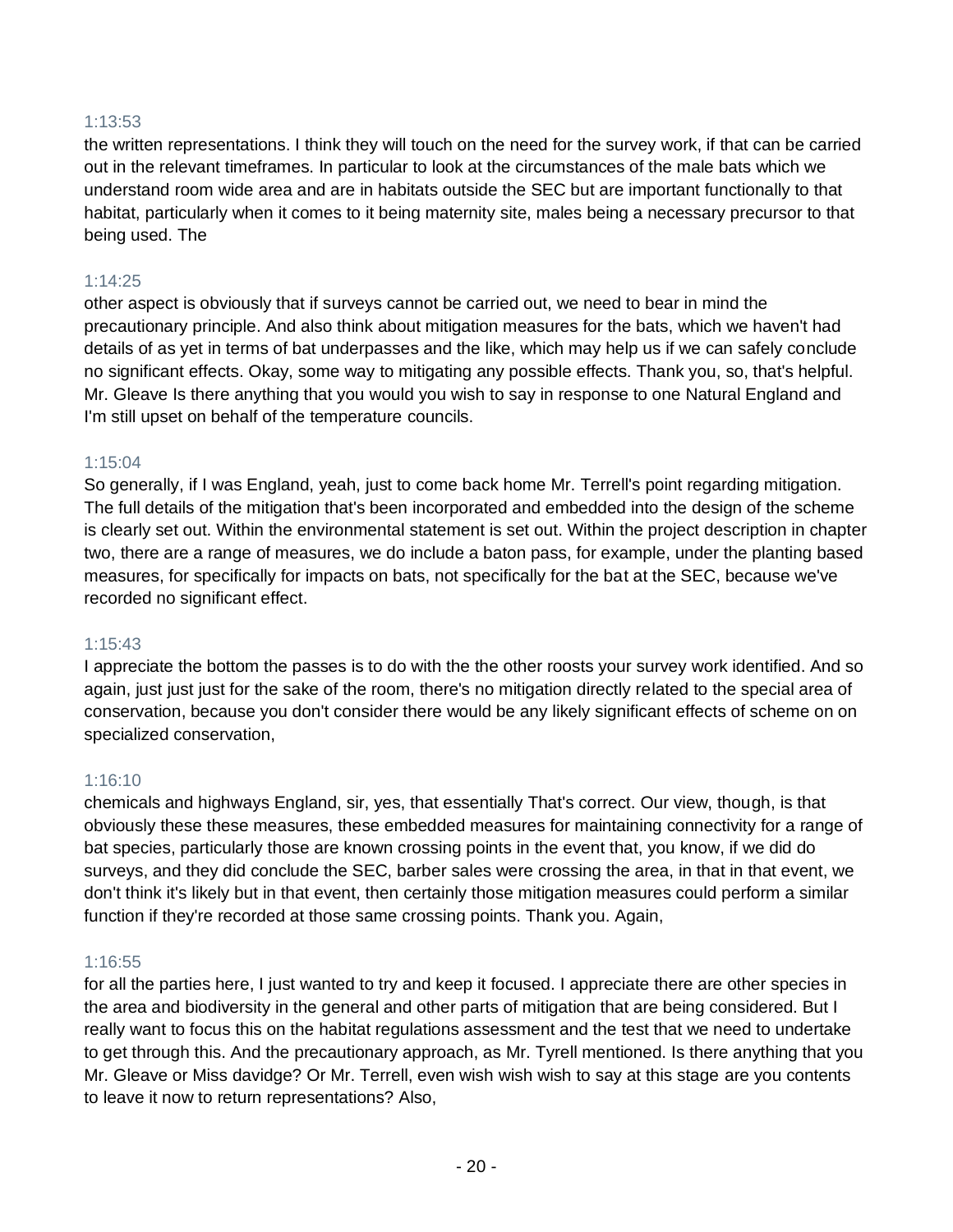# 1:17:40

perhaps I can say something for Scotland's for highways England. It touches on your last point as well, as the point you raised earlier about the environmental standards. And I think it's important to appreciate that there has been a habitat regulations assessment, which considers the SABC specifically and confirms the points that have been raised by Mr. Gleave. And those points were made in the context of the application of the precautionary principle on the basis of the on the basis of which the habitats regulations assessment was carried out. So our our position is that there isn't anything to suggest that there is this sort of functional relationship between the SA C and the land that we've been talking about this afternoon. And that even applying the precautionary approach, one can safely conclude that there aren't likely significant effects for the reasons that Mr. Gleave has suggested. But as he has mentioned, we will engage further with natural England in particular, on this, to investigate the position further.

# 1:18:44

Just for the benefit of the room is the lines, could you just provide the reference for for that assessment?

# 1:18:51

Yes, sir. It's a habitats regulations. assessment on the Just give me one second, I've got the agenda in front of me. It is up to three, three, the section dealing with the SEC starts on page 50, paragraph 4.2. point one eight on the screening matrix is a table 4.4 from pages 51 through 253 to 63.

## 1:19:27

I'm grateful. Thank you, Mr. That's helpful very much. Do you do Mr. Terrell so you're here again. Mr. Bridges did do either of you have anything you wish to say on this at the moment? Or are you again satisfied with with written written representations?

# 1:19:46

That was natural England. We're happy to written reps and we are as as mystically said, we're going to be going into discussions. Our bus specialists will be joining that on Monday.

## 1:19:58

Okay, thank you. Sir, Sir Francis Terrell and both of the chemical authorities. Yes, we will, as I said, putting information in the written representations on this matter. And obviously, we recognize we differ on these matters to natural England as well. Thank you. So I see you've got a question.

# 1:20:25

Yeah, it's not a question, Mr. Parkin. It's just there's several points that have been raised. And I appreciate that some of these will be clarified in the written representations. But I wonder if we could, as opposed to hearing action, just identify a couple of things, which perhaps might take this a bit further at the first deadline. There's two things that you've mentioned, you've mentioned a technical note, and you've also mentioned a meeting with natural England on Monday. And you've talked about survey timings and tracking, survey timings, but also a functional relationship between the back roost within the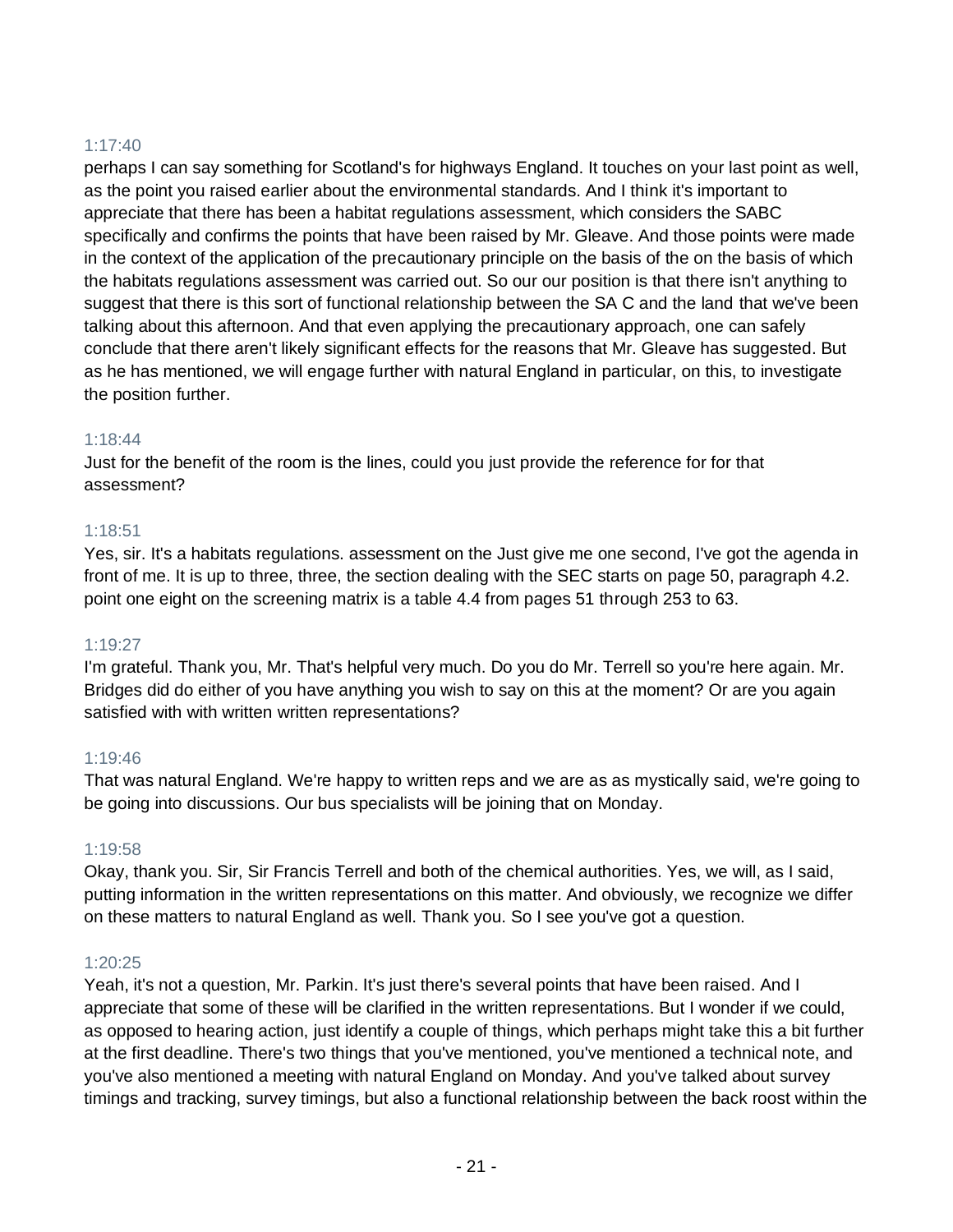SEC. And outside the SEC, there being a certain disagreement on that matter. And I wonder if the notes from the meeting, and outcomes of the meeting could be submitted at deadline One, two, perhaps it's perhaps a position note between the three parties, the applicant, natural England and the local authorities. So there's not a statement of Common Ground really, but it's a position statement between the three parties on some of these fundamental matters. At deadline, one would be in the very helpful and perhaps take the conversation a bit further than us relying on written representations of known

# 1:21:58

Scotland's, for how is England? Ma'am? Yes, we see no problem with that. It may be that as we go through the meeting, it's easier to add minutes of the meeting as part of the updated technical reports. But whichever route is taken. I'm sure there's no problem in and making sure that the outcomes of that meeting are made available.

# 1:22:21

Yes. outcomes of that meeting in minutes are excellent. But a summary identifying a position statement between the three parties on these fundamental matters that have been pointed discussion here would actually be very helpful.

# 1:22:37

Yes. That to me, again, that that discussion, obviously take place within the wider context of Stephen the common grind. But if you want a specific position statement on this issue, I've seen a reason why that can't be prepared. Thank you.

# 1:22:51

Yes, that'll be very helpful. Okay, so we'll we'll ensure that this is included and written out clearly in the post hearing note. That's all from me, Mr. Parker.

# 1:23:03

Thank you. Thank you, Miss Knight. I think that that almost wraps it up. I mean, it is a sequential approach that we go through with Habitat regulations, assessments, we still I say, you've got your your 100 sites will come to you in a moment, if I may. If we cannot conclude that there are no likely significant effects on the on the special area of conservation, we then have to consider whether there is sufficient information upon which to conclude that the proposed development would have have no would not adversely affect the integrity of the special area of conservation and appreciating sequential approach to that, but which I'm sure all parties are, are aware of and mindful of. And we as the examining authority will be will be looking at those two, those two aspects. Obviously, I think, given the wide ranging and helpful discussions that we've had on this, I'll just come to a cereal and see if he's got anything further that he wishes to add, as he's got his hand raised. Mr. Turtle, thanks for the turn on behalf of the chemistry authorities. So it's just very brief administrative point. We recognize that I think the examining authority is clean that there'd be a position statement from the three parties, which I think includes the local authorities are given what we just said, I think I seem to be very contented to be involved in that process. I don't think they're currently invited to any meetings between England and natural England. I think we can probably arrange that offline as to whether or not that would be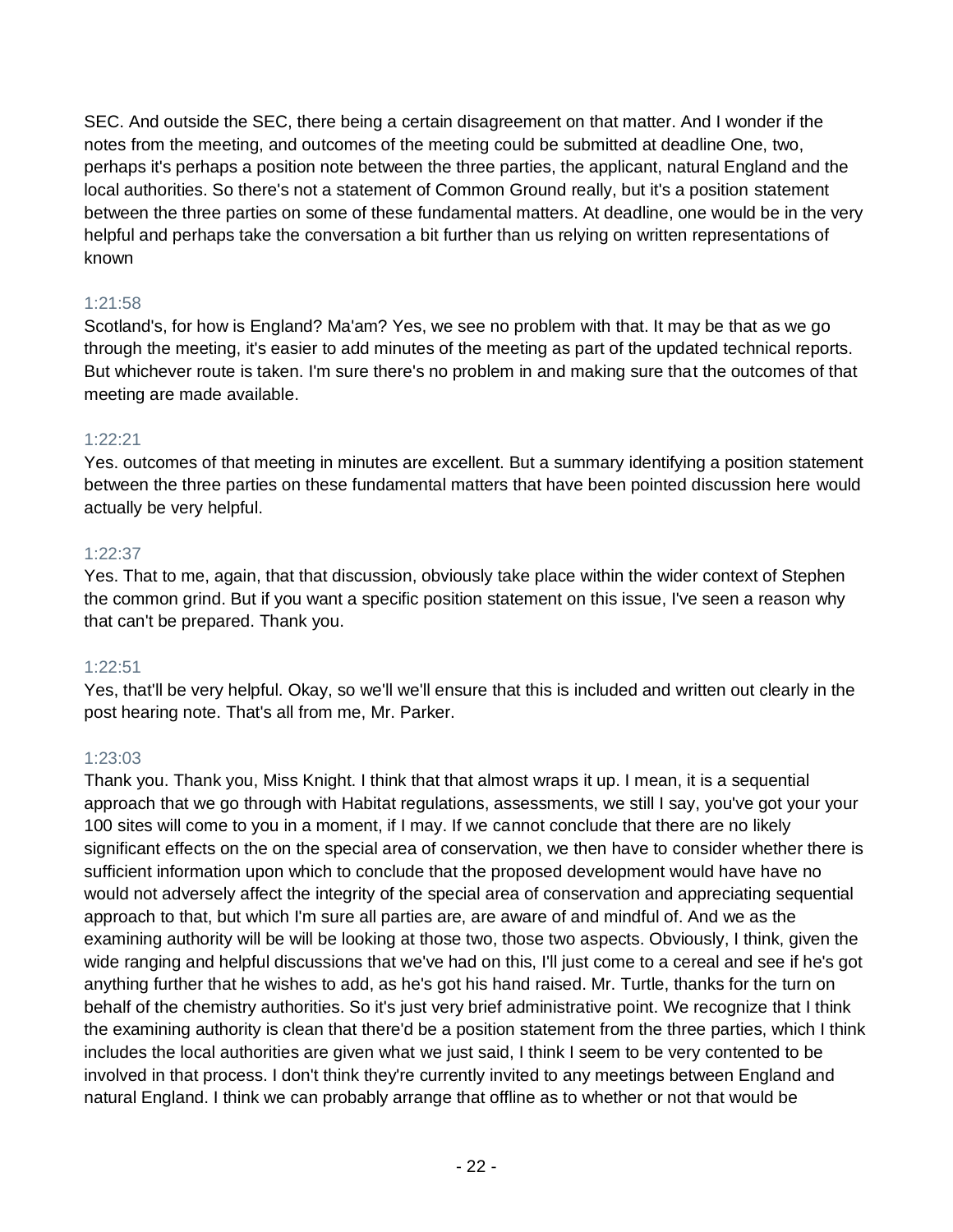necessary or useful or not published wanted to flag that and just request I guess that the relevant parties from natural England and on behalf of the applicant, get in touch with local authorities, if they are to be involved in that meeting. I think that might well be helpful. Mr. Linus, do you have any, any thoughts as to engaging local authorities in that respect?

# 1:25:09

Scotland for highways England, but I think there's the starting point, sir is, as Mr. trails helpfully recognized, the guides will defer to the position of natural England on there. So the meeting that we've discussed, I think needs to take place, first of all, and then we can discuss progress separately with the council's on the position paper. To the extent that further meetings may be required with the console, with two councils to resolve those, we can consider that as part of those discussions. From my point of view, I think that the focus has to be initially at least on making progress with natural language and then and forming the kinds of art and taking matters from there. Okay, yeah,

# 1:25:51

man, just add one point there, Mr. Parkin. There was there were questions raised about mitigation. If there was a functional relationship between Bruce outside the SEC, and within the SEC, so there were points raised by Mr. Turtle about that mitigation and whether that was adequate. Mr. Turtle also alluded to the fact that that would be set out in the written representation. So I think that there are matters that need to be discussed with natural England. But I think that that, as a point, we would like to have a update on whether there's agreement on matters of mitigation, and whether they've been adequately secured in the decio, as well. So. So whatever, whatever approach, and the fineness of the drill and natural England approaches is fine with us, just as long as we can have an update sooner rather than later on all those matters, matters that relate to natural England, but also matters that relate to the local authorities,

# 1:26:52

Scotland's for housing, that's understood, Mom, although we must bear in mind that the question of mitigation logically follows any discussion on whether there'd be functional linkage, whatever points are being made by not sharing. And it may be that as a result of the discussions, it's it's accepted that we don't need to consider mitigation because there'll be new effects would arise in the first place. But we need what's been said, and to the extent that the doors need to be addressed will bear that in mind. Fine.

# 1:27:23

Okay. Mr. Parkinson, it's your agenda, I'd like to turn on behalf of the country authorities, just before the authorities are happy with the approach that always England, natural England should discuss and come to a view and then inform them and then the authorities will take a view on the back of that, and let the panel have their views on the back of that. Thank you. That's helpful. And again, obviously, it doesn't need to be saved. But obviously, timeliness is is obviously very important at this stage, which I'm sure everyone's aware of. And thank you for that. Thank you all for your contributions. It's been very helpful. I think we've covered everything is anyone there's nothing anyone wishes to say further at this stage? No. Okay. In that case, I shall pass over to Mr. Howe, who will decide the next agenda item. Thank you.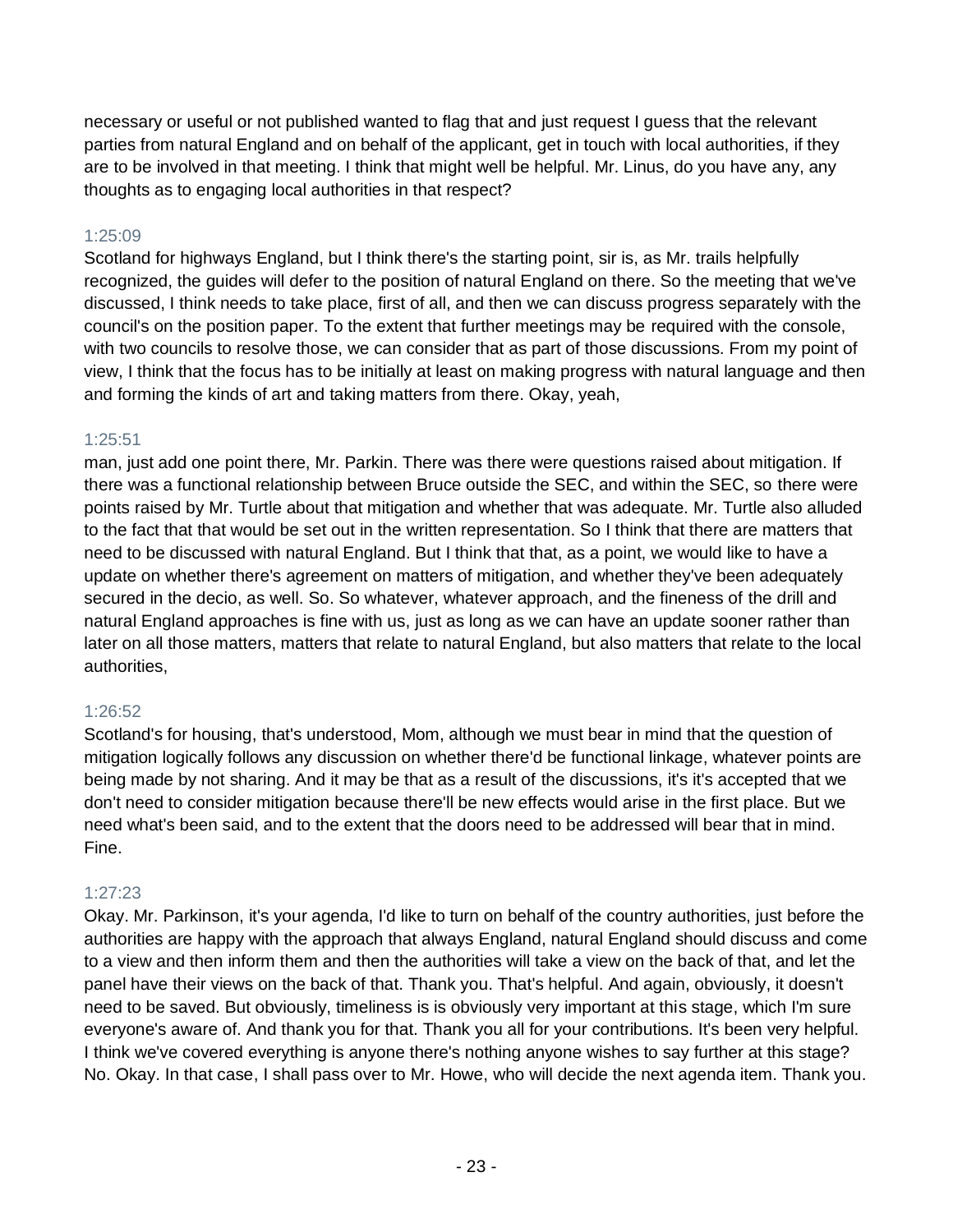## 1:28:29

Thank you, Mr. parkins. So the next agenda item is five see good design. Now this agenda item has been covered a lot in written questions. I'm very conscious of time, I do want to cover the agenda item six, and give it give it a good hearing. So I'm just going to set out that for good design. I think it'd be fair to say that the examining authority need more convincing that the information in the examination at present is enough for us to consider visual appearance in terms of scale, height, massing, alignment and materials and the location of structural elements in the application to assess good design and visual impact. And this is both in terms of the policy recommendations in the national policy statement for national networks and indeed the latest version of the nppf. I am going to skip over this agenda item but I thought it'd be helpful to set this out for the applicant and indeed for local authorities that we are looking for comprehensive responses to this and written questions in light of in light of the of both the policy documents that I've I've mentioned are we contend to move on.

#### 1:29:56

Mom Scott liners for highways England, obviously We take on board what you said, Ma'am? Is the panel able at this stage to give any indication as to what further information it may be seeking in response to the concerns that you're addressing here?

#### 1:30:16

Um, I think so I think it'll be fair to say that we will look for responses from local authorities we've sought, we've sought responses from local authorities as well in response to these questions. And if I was to take a sequential approach, I would say it would be, we'd like to understand at least high level principles in terms of specific locations. And in terms of all those matters that I've mentioned in terms of such as scale, height, massing, alignment and materials, and the specific location of structural elements in order to understand the visual impact on landscape, and surrounding areas, and indeed, from the infrastructure itself. But here, we will rely quite heavily on the local authorities as well to give us their views on whether they feel that the information currently included in the application is enough to draw conclusions, and indeed, for the examining authority to make a recommendation to the Secretary of State on these matters. So as I've mentioned, that we will, we'll take a sequential approach and seeing whether there is enough in terms of high level principles. And when I talk about design principles, I'm talking outside, this is other than I was England design principles, documents. So this is this is more specific to the scheme. The second matter that we are interested to know about is whether there's clarity, about the process that will be that the exam that the applicant intends to undertake, with respect to design development process for detailed design. Obviously, not within the examination process, but possibly outside of it. But whether there's clarity on that matter, whether that's understood by parties, and whether that's adequately secured in either the ESR or the decio. But like I said that there's quite specific and detailed questions and written questions, which is why I feel content to move on at this hearing and move on to agenda item six. But does that help you?

#### 1:32:23

Scott line is for highways England. Yes. Thank you very much. I think the point I would read as if if, as you said, the panel is going to be taking its lead to it to some extent from the LPS on the design matters. I think it's very important that at deadline one, if any points are being made about design, that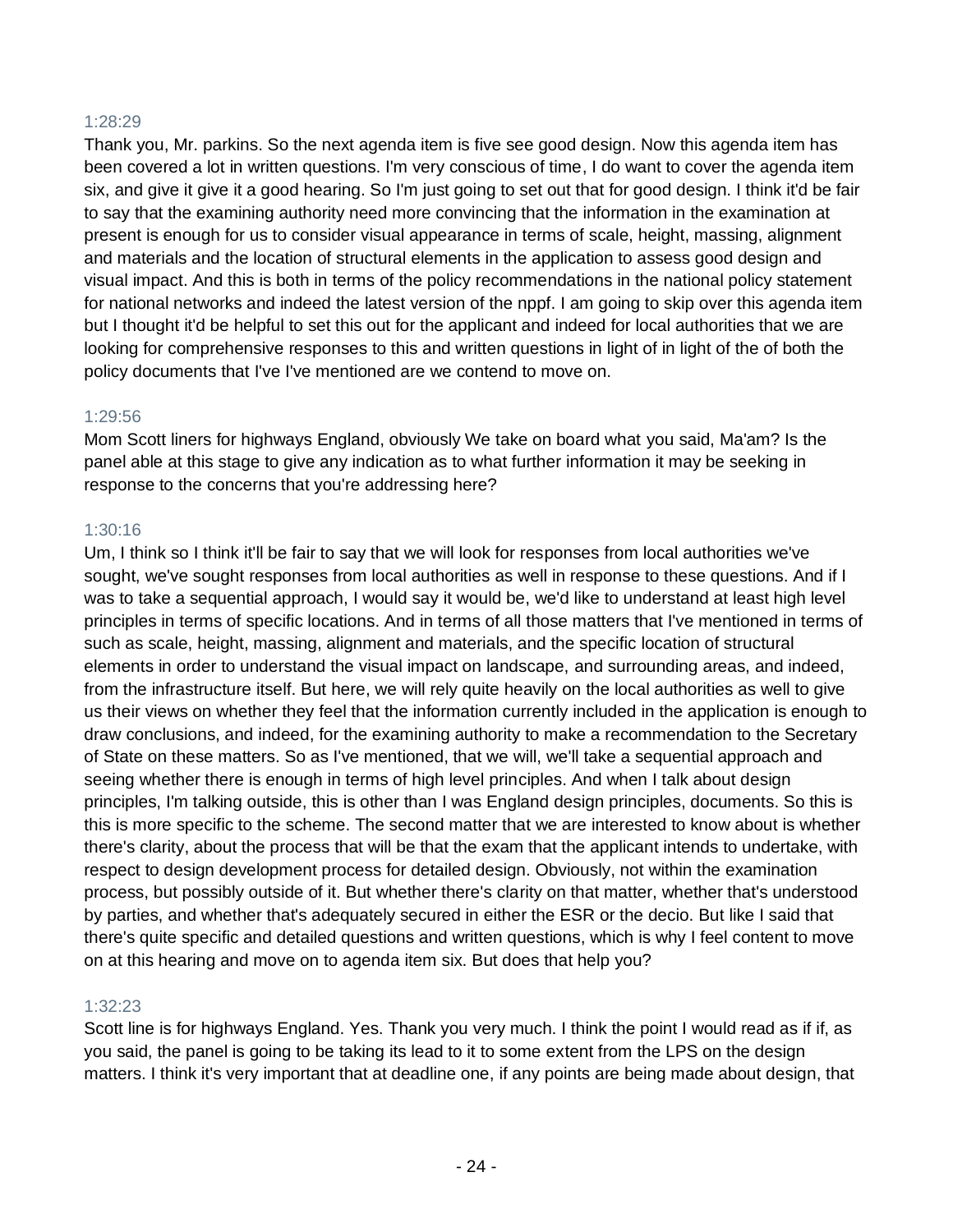they're specific in terms of the further information that may be required, so that we're in a position to respond to that effectively and help you.

## 1:32:54

Thank you very much. And at this point, I think this is an action point for local authorities. But indeed, that in response to written questions that is made very clear, if they feel that that additional to be to be very clear about that additional information that they feel will help the examining authority in arriving at some of those conclusions and recommendations. I'm going to take no comments as a tacit agreement with locally with with me hear from local authorities.

## 1:33:30

moms and kids frontstage on behalf of local authorities. Okay, so the Cambridge wants I spent the others may have their own view. Yes, that is notice, we will do our best to indicate any further information that we think might be required. At deadline one, obviously, a view on the design issues as a whole would more properly be a matter for local impact report, which is at the new deadline to your deadline to Yeah.

## 1:33:57

Helpful note that's very helpful. Okay, so I am going to skip over this entire agenda item as they are already covered. I will come back to Mr. Parkin for agenda item five D but very, very briefly in order to just touch on them so that we can move them across to written questions. I will take a break then. And then come back straight to agenda item six. So Mr. Park and if you could just introduce agenda item five D and move it across to two written questions then I'll come back and take a break up.

#### 1:34:42

Break

## 1:34:44

it certainly, as people see from the agenda, item D is concerns flood risk and the recent publication from the government on climate change allowances for flood risk. There are a number of questions Which would be helpful if the applicants and the Environment Agency could have regard to as they draft their written responses. And if we could just draw that to your to your attention so that you can pick that up and by deadline one, and then we can just just deal with that as that sense. And then. Okay. Mr. Romans, so you know, sillyness, do you have anything to say?

#### 1:35:34

How Scotland for housing and then confirm the opposite content with that, sir, thank you.

#### 1:35:40

Thank you, Mr. Lyons. That's helpful. And correct. Anyone from the Environment Agency? Is that an issue for you to sort of to pick up as well? All right. Oh, sorry. Yes, that's fine. We lost. Great. Thank you. Mr. Benn, that's helpful as well. Thank you. Okay. I shall come back to you to miss it now.

#### 1:36:07